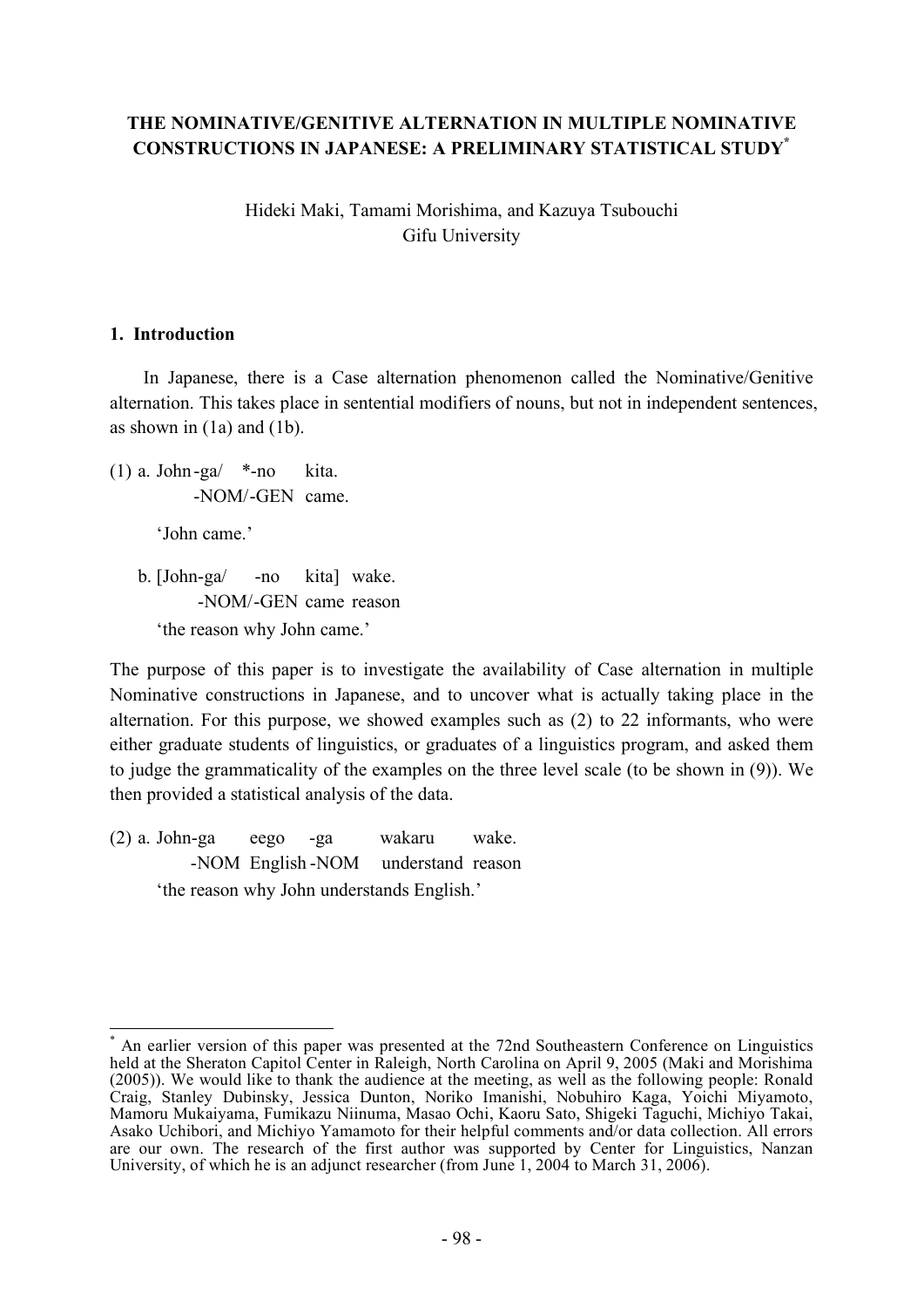b. John-no eego -ga wakaru wake. -GEN English -NOM understand reason

'the reason why John understands English.'

Through the analysis, we found that there was no statistically significant difference in grammaticality judgments between (3a) and (3b), but there was between (4) and each of (5ac), and between (6) and each of (7a-c).

- (3) a. [NP-NOM predicate] N b. [NP-GEN predicate] N
- (4) [NP-NOM NP-NOM stative predicate] N
- (5) a. [NP-GEN NP-NOM stative predicate] N b. [NP-NOM NP-GEN stative predicate] N c. [NP-GEN NP-GEN stative predicate] N
- (6) [adverb NP-NOM NP-NOM stative predicate] N
- (7) a. [adverb NP-GEN NP-NOM stative predicate] N b. [adverb NP-NOM NP-GEN stative predicate] N
	- c. [adverb NP-GEN NP-GEN stative predicate] N

Based on the findings, we argue that the Nominative/Genitive alternation in multiple Nominative constructions is only an illusion, and Genitive Case is not actually licensed within the constructions. We claim that the NP marked with Genitive Case is base-generated in DP SPEC, where it is licensed.

The organization of this paper is as follows. Section 2 introduces the materials and methodology to be used in this research. Section 3 statistically analyzes the collected data, and Section 4 summarizes the results of the analysis. Section 5 discusses the implications of the findings, and Section 6 concludes the paper.

# **2. Materials and Methodology**

This research was started in June of 2004, and all the data were collected by the end of November of 2004. In this study, we obtained 22 samples of data from either graduate students of linguistics, or graduates of a linguistics program, who had been trained to judge the grammaticality of data based on minimal pairs. The informants (14 men and 8 women, average age 26 years old) consisted of 20 graduate students from the Graduate School of the University of Tokyo (11), the Graduate School of Osaka University (5), the Graduate School of the University of Tsukuba (2), the Graduate School of Gifu University (1), and the Graduate School of the University of Connecticut (1), and 2 college instructors who had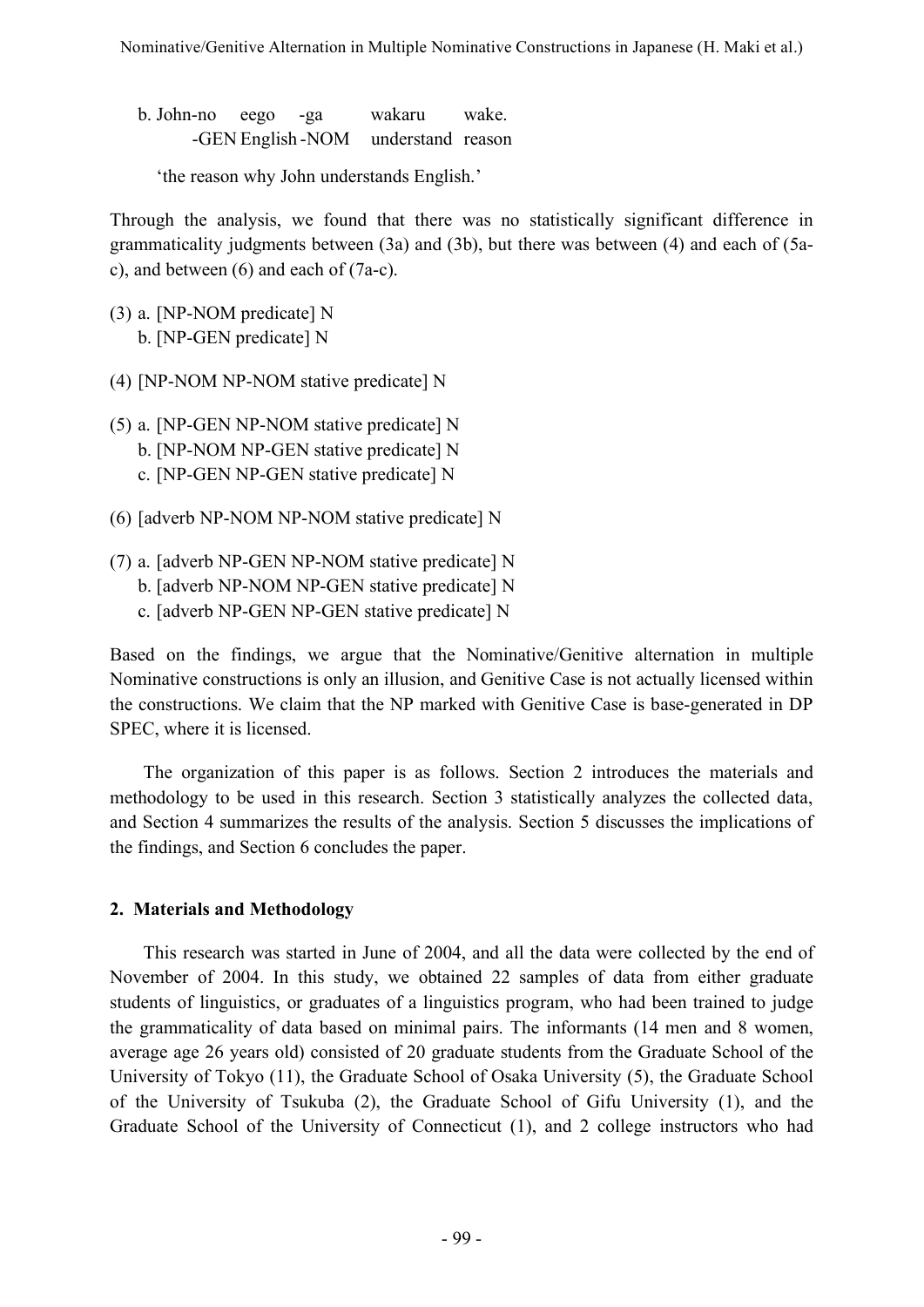already graduated from a doctorate program of linguistics. Below, we will show the materials and methodology of this research.

## **2.1. Materials**

In this study, we examined three environments where the Nominative/Genitive alternation can potentially take place, as shown in (8a-c), respectively.

- (8) a. [[NP predicate] N]
	- b. [[NP1 NP2 stative predicate] N]
	- c. [[adverb NP1 NP2 stative predicate] N]

Note that for (8b), stative predicates such as *wakaru* 'to understand' and *sukina* 'to like' may take two NPs marked Nominative. We used the two stative predicates *wakaru* 'to understand' and *sukina* 'to like' in this study, as it was relatively easy to construct the relevant examples that conform to both the structures in (8b) and (8c).

In the questionnaire, we asked each participant to indicate the degree to which s/he would judge each of the examples on the three level scale shown in (9).

(9) The Scale

- 1 totally ungrammatical
- 2 not perfectly grammatical
- 3 perfectly grammatical

We used the scale in (9), following the statistical work on the Nominative/Genitive alternation in Japanese by Harada (1976).

# **2.2. Methodology**

In this study, we used a t-Test: Paired Two Sample for Means (hereafter, t-Test) to analyze the data. As illustration, let us consider the result of the t-Test of Q1 and Q2.

- Q1. Hato -ga iru kooen. pigeon-NOM be park 'the park where pigeons are.'
- Q2. Hato -no iru kooen. pigeon-GEN be park

'the park where pigeons are.'

We use the data that scored a 3 (perfectly grammatical) and a 1 (totally ungrammatical) on the scale in the following discussion, and the level of statistical significance is  $p < .05$ . Observe (10).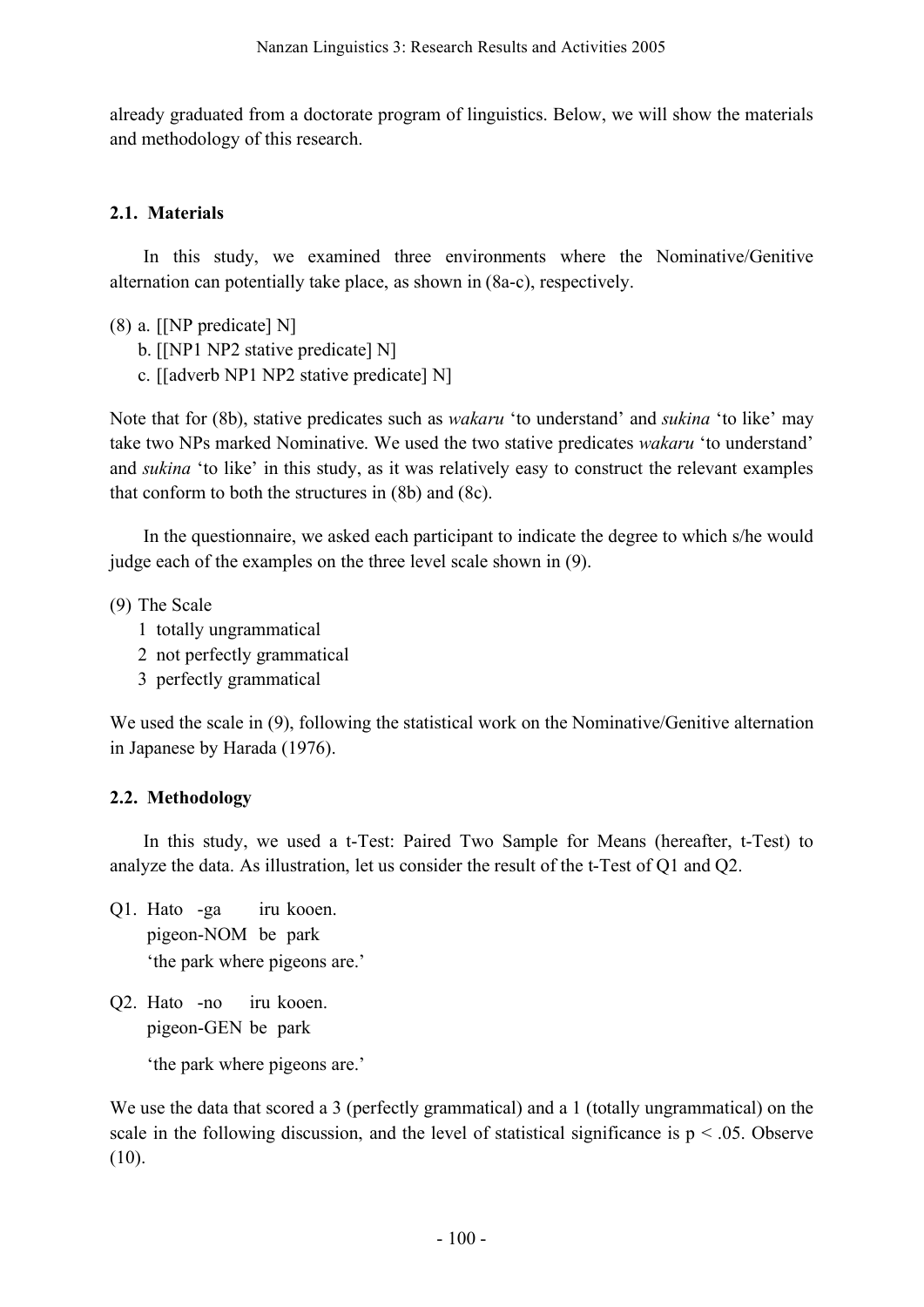|                       | Q1(3)    | Q2(3)    |
|-----------------------|----------|----------|
| Mean                  |          | 0.954545 |
| Observations          | 22       | 22       |
| t Stat                |          |          |
| $P(T \le t)$ two-tail | 0.328695 |          |
| t Critical two tail   | 2.079614 |          |

(10) The Result of the t-Test (Q1 and Q2)

In the first line, Q1 (3) and Q2 (3) indicate the data that scored a 3 on the scale in these examples. In the second line, the mean is 1 for Q1 (3) and about .95 for Q2 (3). This means that 100% of the entire group of participants judged Q1 perfectly grammatical, and about 95% of the same group of participants judged Q2 perfectly grammatical. We would like to know if there is a statistically significant difference between the two sets of data. For this purpose, we need to look at the last line (t Critical two tail (about 2.1)) and the third line from the bottom (t Stat (about 1)). If the absolute value of t Stat is larger than t Critical two tail, it means that there is a statistically significant difference between the two sets of data. Therefore, (10) shows that there is not a statistically significant difference between those who judge Q1 perfectly grammatical and those who judge Q2 perfectly grammatical.

A note is in order on how to interpret the statistical results. It is not true that a statistically significant difference between those who judge Example X perfectly grammatical, and those who judge Example Y which constitutes a minimal pair with Example X, perfectly grammatical, means that either of the examples is linguistically ungrammatical. This is because a statistically significant difference between the two sets of data may be observed, when 100% of the entire group of informants judge Example X perfectly grammatical, and 80% of the same group of informants judge Example Y perfectly grammatical. In this paper, as a guideline for the grammaticality of the examples under examination, we assume that Example X is considered to be "not grammatical," if there is a statistically significant difference between those who judge Example X perfectly grammatical/totally ungrammatical and those who judge Example Y that constitutes a minimal pair with Example X perfectly grammatical/totally ungrammatical, and less than 50% of the entire group of informants judge Example X perfectly grammatical.

### **3. Analysis**

In this section, we analyze the collected data. We examine the data that were marked 3 (perfectly grammatical) in 3.1., and the data that were marked 1 (totally ungrammatical) in 3.2. We see the data from two points of view (the scale of perfect grammaticality and the scale of total ungrammaticality), in order not to become biased by the results based on one particular point of view. Within each subsection, we examine (1) the bottom line data which only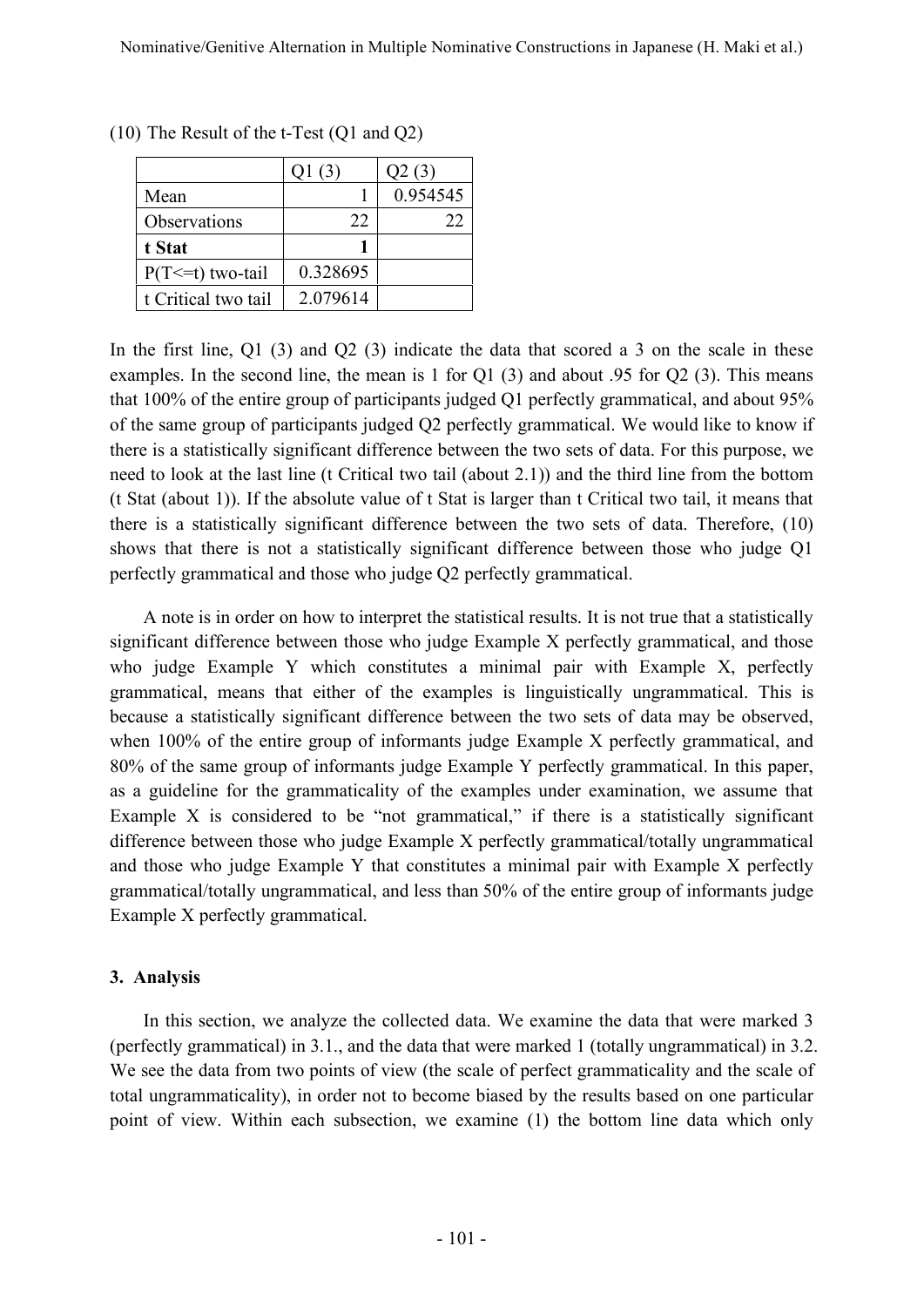contain one NP, (2) the data with multiple NPs, and (3) the data with a sentence-initial adverb and multiple NPs.

## **3.1. The Data Marked 3 (Perfectly Grammatical)**

### **3.1.1. The Bottom Line Data**

First, we analyze the data in Questions 3 and 4 using a t-Test. The result of the t-Test is shown in  $(11)$ .

- Q3. Yuki -ga futta hi. snow-NOM fell day 'the day it snowed.'
- Q4. Yuki-no futta hi. snow-GEN fell day 'the day it snowed.'
- (11) The Result of the t-Test (Q3 and Q4)

|                       | Q3(3)    | Q4 (3)   |
|-----------------------|----------|----------|
| Mean                  |          | 0.909091 |
| Observations          | 22       | 22       |
| t Stat                | 1.449138 |          |
| $P(T \le t)$ two-tail | 0.162069 |          |
| t Critical two tail   | 2.079614 |          |

In (11), the absolute value of t Stat (about 1.4) is smaller than t Critical two tail (about 2.1). Therefore, (11) shows that there is not a statistically significant difference between those who judge Q3 perfectly grammatical and those who judge Q4 perfectly grammatical.

Second, we analyze the data in Questions 5 and 6 using a t-Test. The result of the t-Test is shown in (12).

Q5. Jikan-ga aru hito -wa, kite kudasai. time -NOM have person -Top come please

'Those who have time, please come.'

Q6. Jikan-no aru hito -wa, kite kudasai. time -GEN have person -Top come please

'Those who have time, please come.'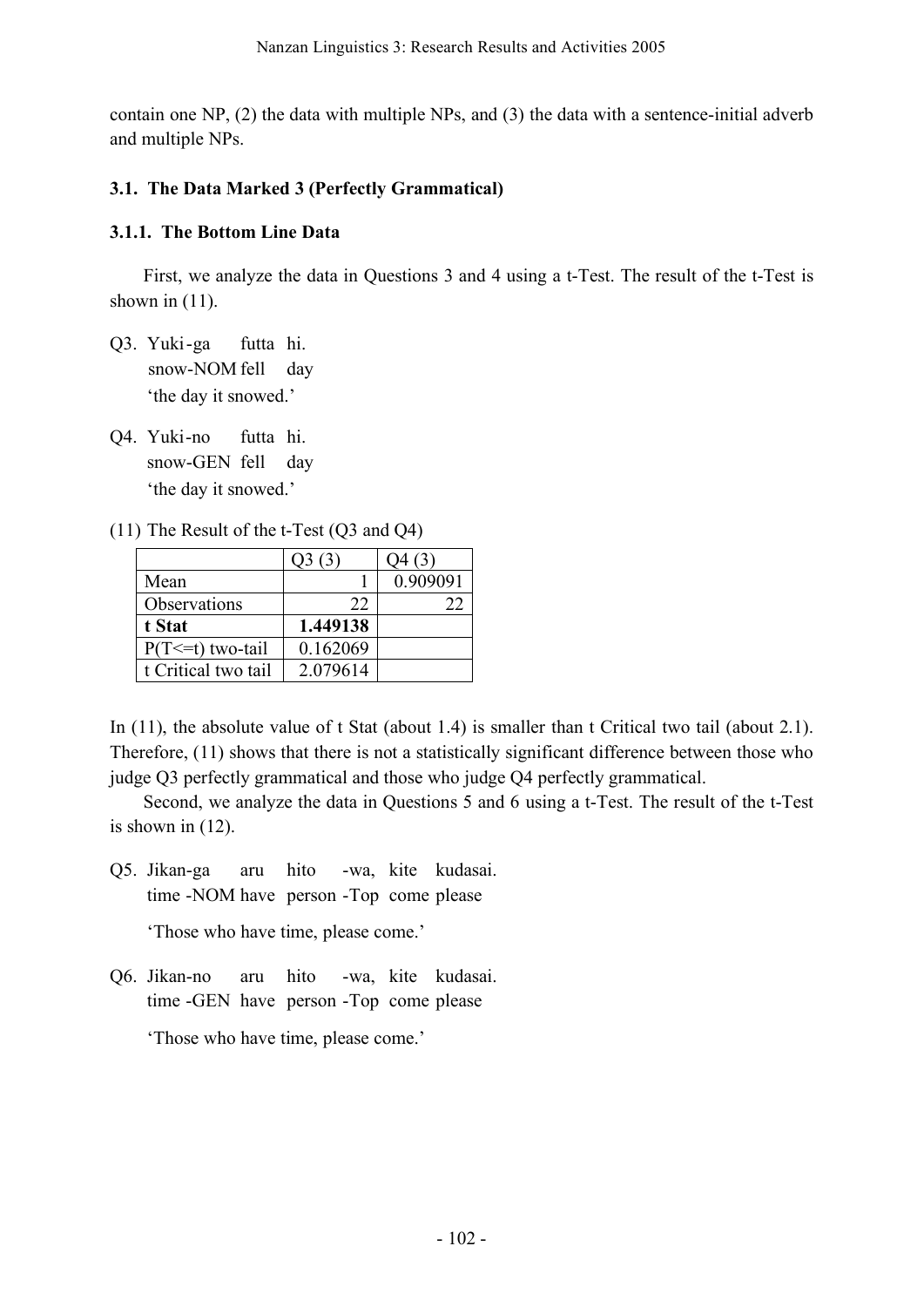|                       | Q5(3)    | Q6(3)    |
|-----------------------|----------|----------|
| Mean                  |          | 0.863636 |
| Observations          | 22       | フフ       |
| t Stat                | 1.820931 |          |
| $P(T \le t)$ two-tail | 0.082898 |          |
| t Critical two tail   | 2.079614 |          |

(12) The Result of the t-Test (Q5 and Q6)

In (12), the absolute value of t Stat (about 1.8) is smaller than t Critical two tail (about 2.1). Therefore, (12) shows that there is not a statistically significant difference between those who judge Q5 perfectly grammatical and those who judge Q6 perfectly grammatical.

In the following discussion, as the number of the samples and t Critical two tail are 22 and about 2.1, respectively, we do not include them in the charts.

### **3.1.2. The Data with Multiple NPs**

Let us then turn to the data with multiple NPs. First, we analyze the data in Questions 7 and 8 using a t-Test. In Question 8, the order of the two NPs is NP-GEN and NP-NOM. The result of the t-Test is shown in (13).

Q7. Shinjoo -ga, eego -ga wakaru wake. -NOM English-NOM understand reason

'the reason why Shinjo understands English.'

Q8 Shinjoo-no, eego -ga wakaru wake. -GEN English-NOM understand reason

'the reason why Shinjo understands English.'

(13) The Result of the t-Test (Q7 and Q8)

| Mean                  | 0.863636 | 0.363636 |
|-----------------------|----------|----------|
| t Stat                | 3.924283 |          |
| $P(T \le t)$ two-tail | 0.000778 |          |

In (13), the absolute value of t Stat (about 3.9) is larger than t Critical two tail (about 2.1). Therefore, (13) shows that there is a statistically significant difference between those who judge Q7 perfectly grammatical and those who judge Q8 perfectly grammatical.

Second, we analyze the data in Questions 9 and 10 using a t-Test. In Question 10, the order of the two NPs is NP-NOM and NP-GEN. The result of the t-Test is shown in (14).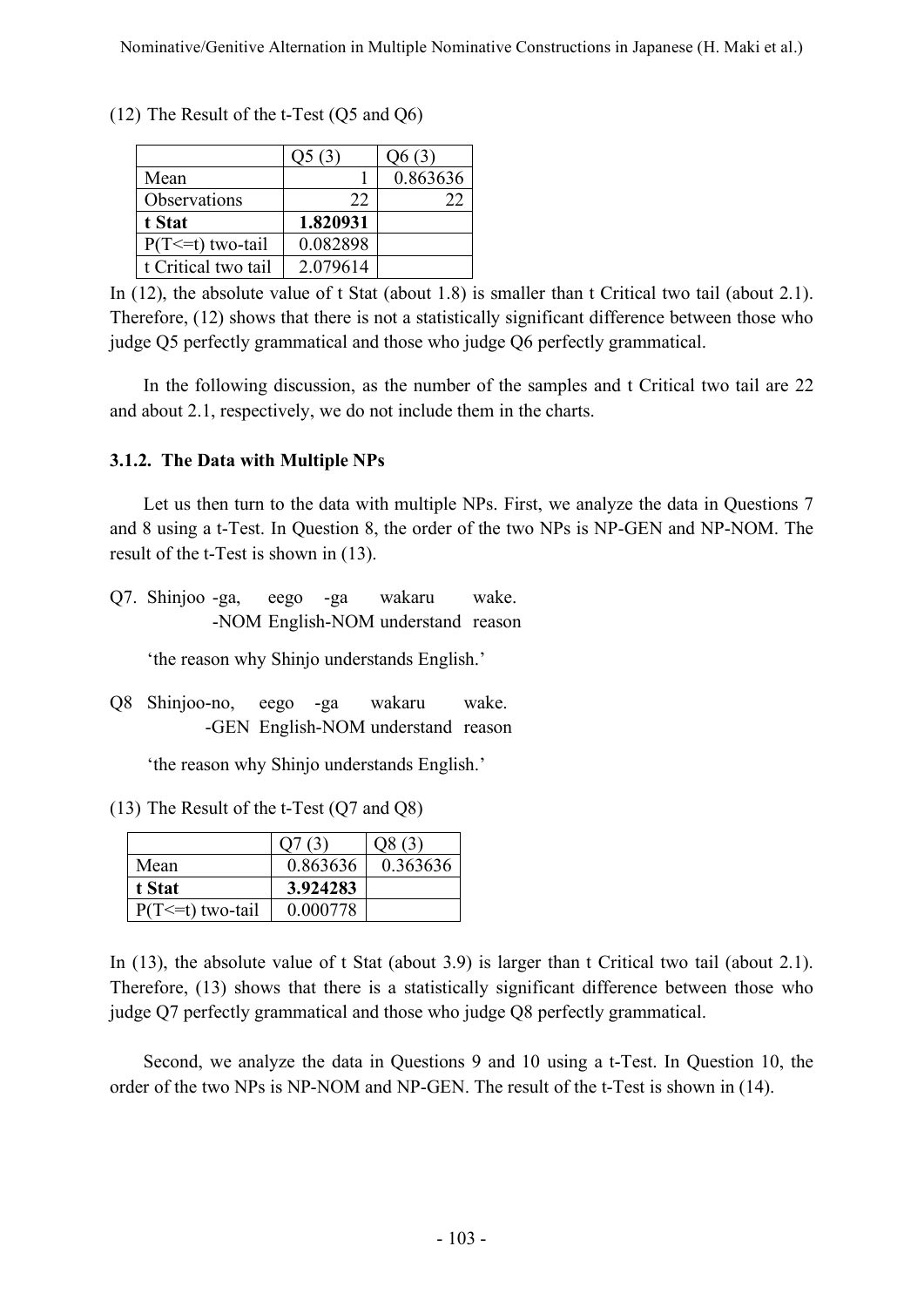Q9. Shinjoo-ga, eego - ga wakaru wake. -NOM English-NOM understand reason

'the reason why Shinjo understands English.'

Q10. Shinjoo-ga, eego -no wakaru wake. -NOM English-GENunderstand reason

'the reason why Shinjo understands English.'

(14) The Result of the t-Test (Q9 and Q10)

|                       |          | 010 (3)  |
|-----------------------|----------|----------|
| Mean                  | 0.818182 | 0.363636 |
| t Stat                | 3.177445 |          |
| $P(T \le t)$ two-tail | 0.004535 |          |

In (14), the absolute value of t Stat (about 3.2) is larger than t Critical two tail (about 2.1). Therefore, (14) shows that there is a statistically significant difference between those who judge Q9 perfectly grammatical and those who judge Q10 perfectly grammatical.

Third, we analyze the data in Questions 11 and 12 using a t-Test. In Question 12, the order of the two NPs is NP-GEN and NP-GEN. The result of the t-Test is shown in (15).

Q11. Shinjoo-ga, eego -ga wakaru wake. -NOM English-NOM understand reason

'the reason why Shinjo understands English.'

Q12. Shinjoo-no, eego -no wakaru wake. -GEN English-GENunderstand reason

'the reason why Shinjo understands English.'

(15) The Result of the t-Test (Q11 and Q12)

| Mean                  | 0.863636 | 0.409091 |
|-----------------------|----------|----------|
| <b>T</b> Stat         | 3.177445 |          |
| $P(T \le t)$ two-tail | 0.004535 |          |

In (15), the absolute value of t Stat (about 3.2) is larger than t Critical two tail (about 2.1). Therefore, (15) shows that there is a statistically significant difference between those who judge Q11 perfectly grammatical and those who judge Q12 perfectly grammatical.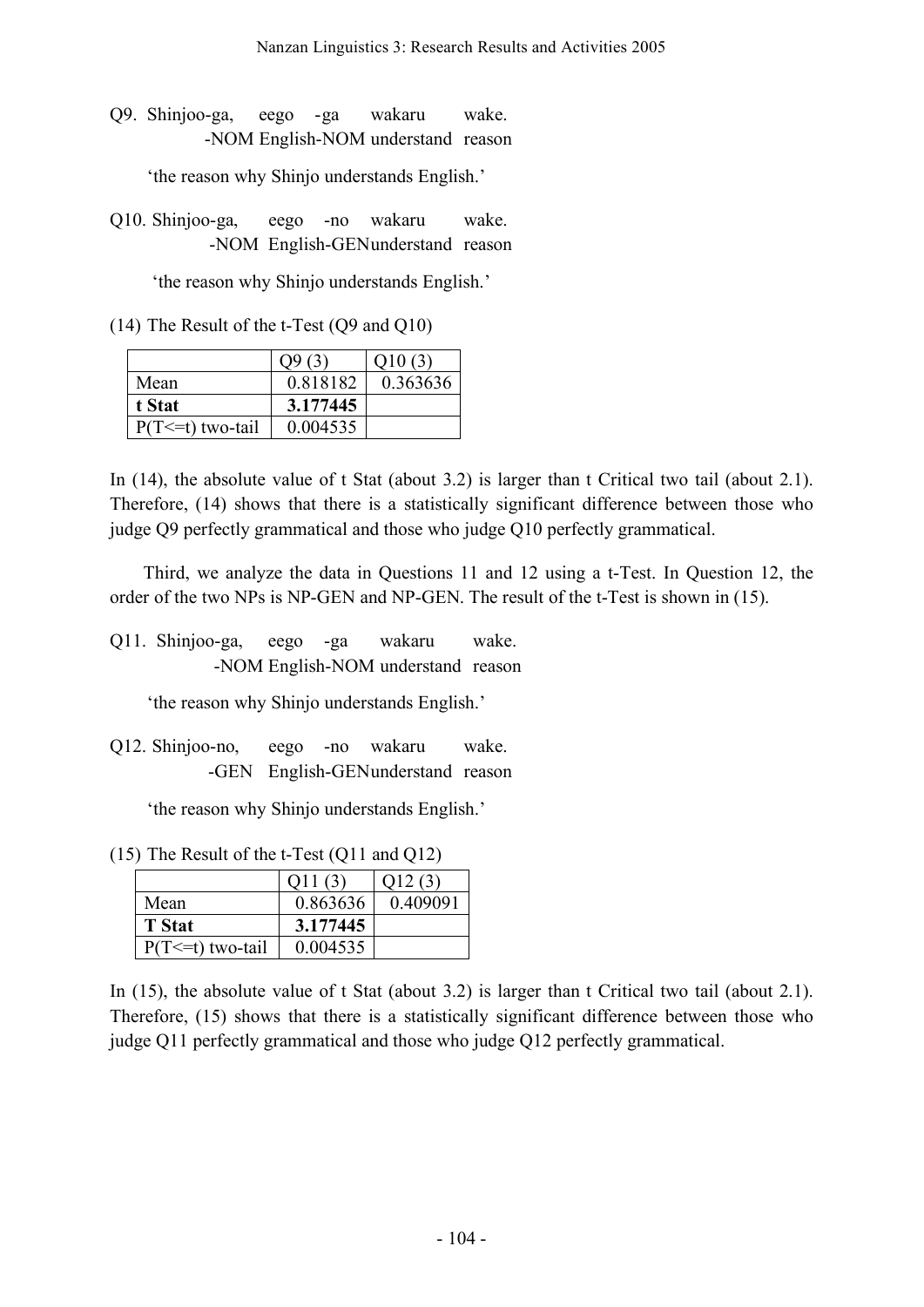Let us then examine the examples with the other stative predicate *sukina* 'to like.' First, we analyze the data in Questions 13 and 14 using a t-Test. In Question 14, the order of the two NPs is NP-GEN and NP-NOM. The result of the t-Test is shown in (16).

Q13. Ichiroo -ga, yakyuu -ga sukina wake. -NOM baseball-NOM like reason

'the reason why Ichiro likes baseball.'

Q14. Ichiroo -no, yakyuu -ga sukina wake. -GEN baseball -NOM like reason

'the reason why Ichiro likes baseball.'

(16) The Result of the t-Test (Q13 and Q14)

|                       | O(13(3)  | 014 (3)  |
|-----------------------|----------|----------|
| Mean                  |          | 0.727273 |
| t Stat                | 2.806243 |          |
| $P(T \le t)$ two-tail | 0.01058  |          |

In (16), the absolute value of t Stat (about 2.8) is larger than t Critical two tail (about 2.1). Therefore, (16) shows that there is a statistically significant difference between those who judge Q13 perfectly grammatical and those who judge Q14 perfectly grammatical.

Note, however, that 100% of the entire group of informants judged Q13 perfectly grammatical, and about 73% of the same group of informants judged Q14 perfectly grammatical, although there was a statistically significant difference between the two groups. Based on the guideline for the grammaticality of the examples under examination in this study, we must admit that Q14 is not considered "not grammatical," and its grammaticality status needs to be explained, which we will come back to later.

Second, we analyze the data in Questions 15 and 16 using a t-Test. In Question 16, the order of the two NPs is NP-NOM and NP-GEN. The result of the t-Test is shown in (17).

Q15. Ichiroo -ga, yakyuu -ga sukina wake. -NOM baseball -NOM like reason

'the reason why Ichiro likes baseball.'

Q16. Ichiroo -ga, yakyuu -no sukina wake. -NOM baseball -GEN like reason

'the reason why Ichiro likes baseball.'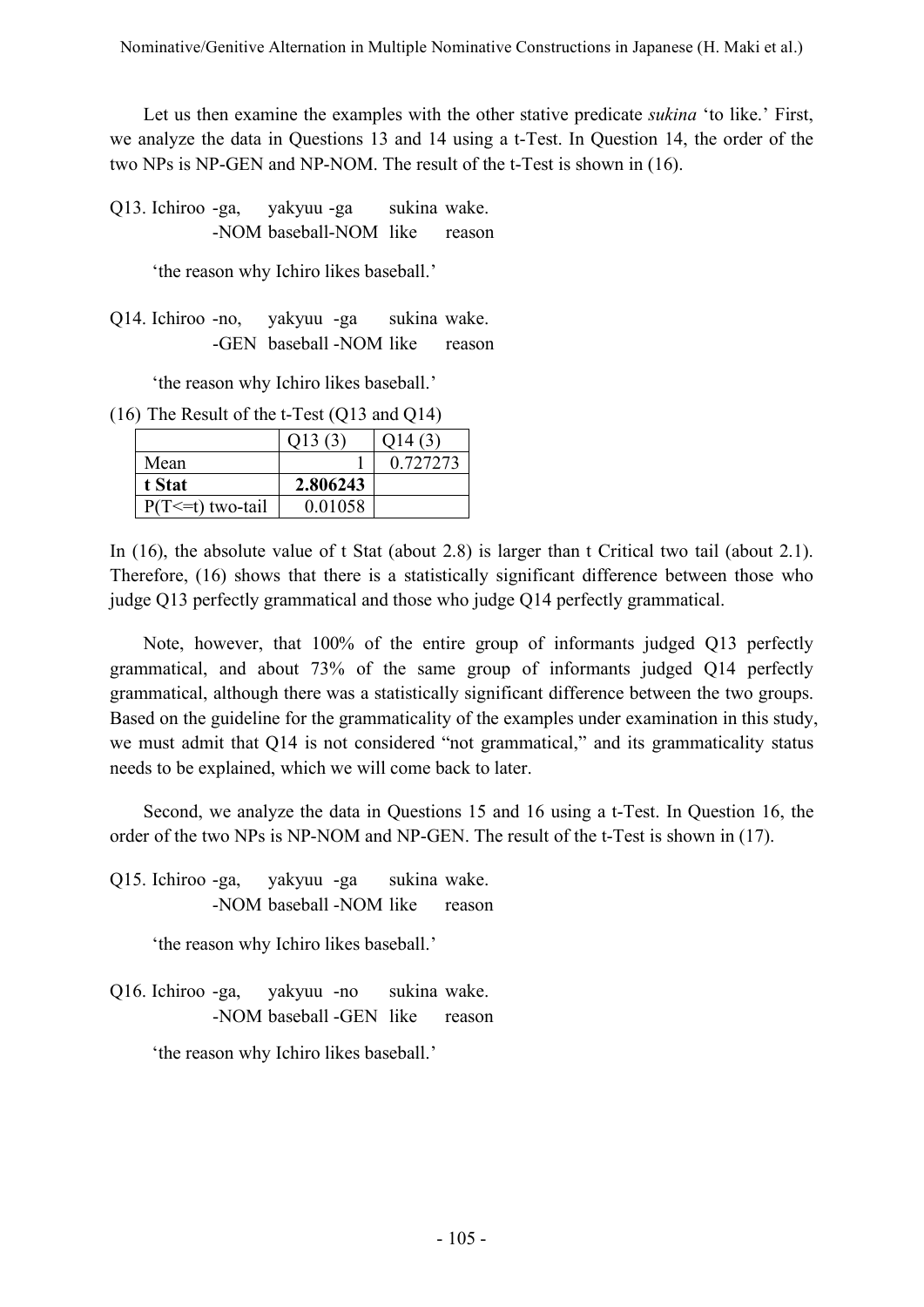(17) The Result of the t-Test (Q15 and Q16)

|                       | Q15(3)   | Q16(3)   |
|-----------------------|----------|----------|
| Mean                  |          | 0.318182 |
| t Stat                | 6.708204 |          |
| $P(T \le t)$ two-tail | 1.23E-06 |          |

In (17), the absolute value of t Stat (about 6.7) is larger than t Critical two tail (about 2.1). Therefore, (17) shows that there is a statistically significant difference between those who judge Q15 perfectly grammatical and those who judge Q16 perfectly grammatical.

Third, we analyze the data in Questions 17 and 18 using a t-Test. In Question 18, the order of the two NPs is NP-GEN and NP-GEN. The result of the t-Test is shown in (18).

Q17. Ichiroo -ga, yakyuu -ga sukina wake. -NOM baseball -NOM like reason

'the reason why Ichiro likes baseball.'

Q18. Ichiroo -no, yakyuu -no sukina wake. -GEN baseball -GEN like reason

'the reason why Ichiro likes baseball.'

(18) The Result of the t-Test (Q17 and Q18)

|                       |          | O18(3)   |
|-----------------------|----------|----------|
| Mean                  | 0.954545 | 0.545455 |
| t Stat                | 3.812933 |          |
| $P(T \le t)$ two-tail | 0.001015 |          |

In (18), the absolute value of t Stat (about 3.8) is larger than t Critical two tail (about 2.1). Therefore, (18) shows that there is a statistically significant difference between those who judge Q17 perfectly grammatical and those who judge Q18 perfectly grammatical.

Note, again, that about 95% of the entire group of informants judged Q17 perfectly grammatical, and about 55% of the same group of informants judged Q18 perfectly grammatical, although there was a statistically significant difference between the two groups. Given the guideline for the grammaticality of the examples under examination in this study, Q18 is not "not grammatical." The grammaticality of this example needs to be explained, which we will come back to later.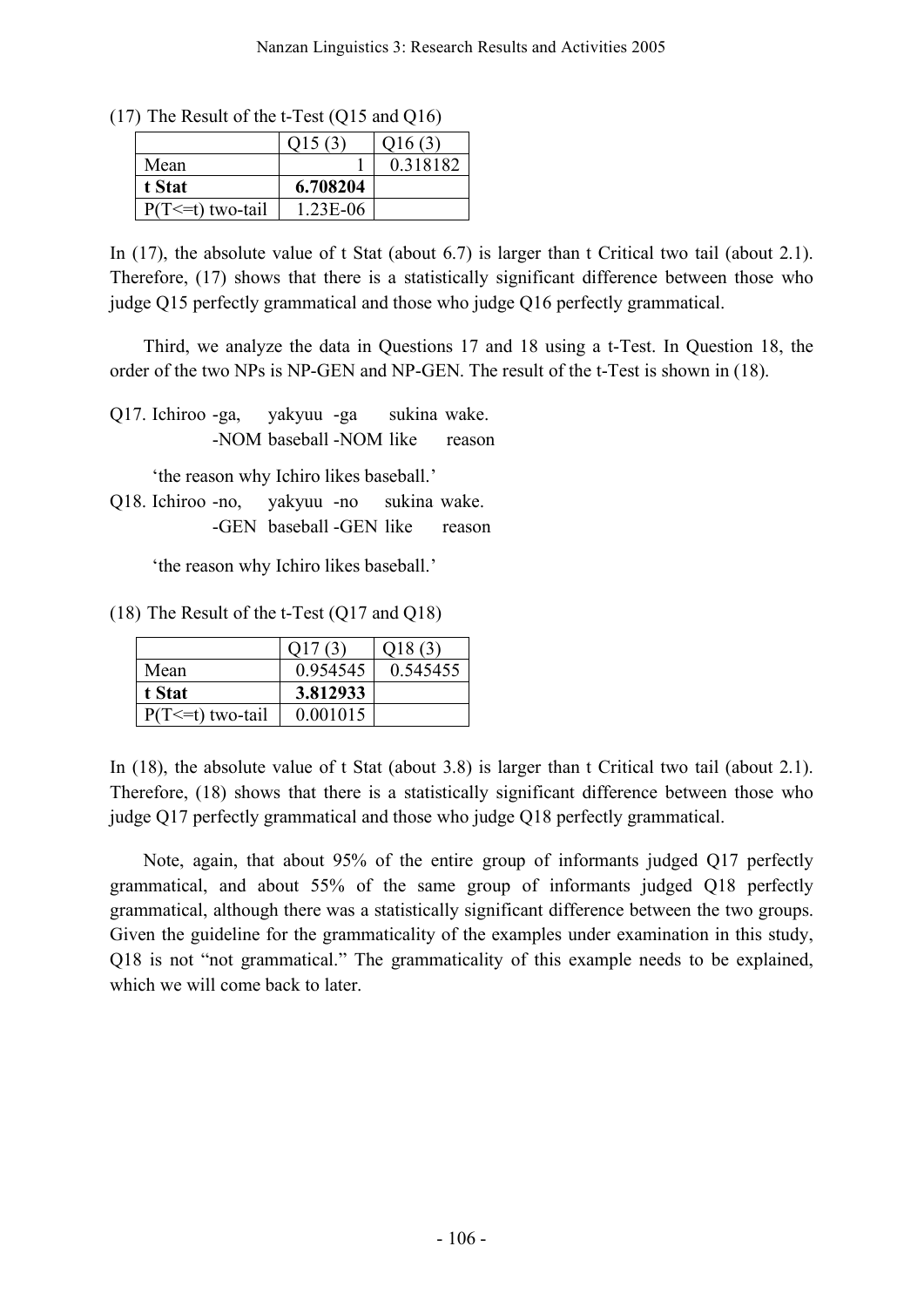## **3.1.3. The Data with a Sentence-Initial Adverb and Multiple NPs**

Let us then examine the data with a sentence-initial adverb and multiple NPs. First, we analyze the data in Questions 19 and 20 using a t-Test. In Question 20, the order of the two NPs is NP-GEN and NP-NOM. The result of the t-Test is shown in (19).

Q19. Ichiroo yori, Shinjoo-ga, eego -ga wakaru wake. than -NOM English-NOM understand reason

'the reason why Shinjo understands English more than Ichiro.'

Q20. Ichiroo yori, Shinjoo-no, eego -ga wakaru wake. than -GEN English-NOM understand reason

'the reason why Shinjo understands English more than Ichiro.'

(19) The Result of the t-Test (Q19 and Q20)

|                       | (19(3)   | O(20(3)) |
|-----------------------|----------|----------|
| Mean                  | 0.863636 | 0.136364 |
| t Stat                | 6.196773 |          |
| $P(T \le t)$ two-tail | 3.79E-06 |          |

In (19), the absolute value of t Stat (about 6.2) is larger than t Critical two tail (about 2.1). Therefore, (19) shows that there is a statistically significant difference between those who judge Q19 perfectly grammatical and those who judge Q20 perfectly grammatical.

Second, we analyze the data in Questions 21 and 22 using a t-Test. In Question 22, the order of the two NPs is NP-NOM and NP-GEN. The result of the t-Test is shown in (20).

Q21. Ichiroo yori, Shinjoo-ga, eego -ga wakaru wake. than -NOM English -NOM understand reason

'the reason why Shinjo understands English more than Ichiro.'

Q22. Ichiroo yori, Shinjoo-ga, eego -no wakaru wake. than -NOM English-GEN understand reason

'the reason why Shinjo understands English more than Ichiro.'

(20) The Result of the t-Test (Q21 and Q22)

|                       | 021(3)   | (22.63)  |
|-----------------------|----------|----------|
| Mean                  | 0.818182 | 0.363636 |
| t Stat                | 3.177445 |          |
| $P(T \le t)$ two-tail | 0.004535 |          |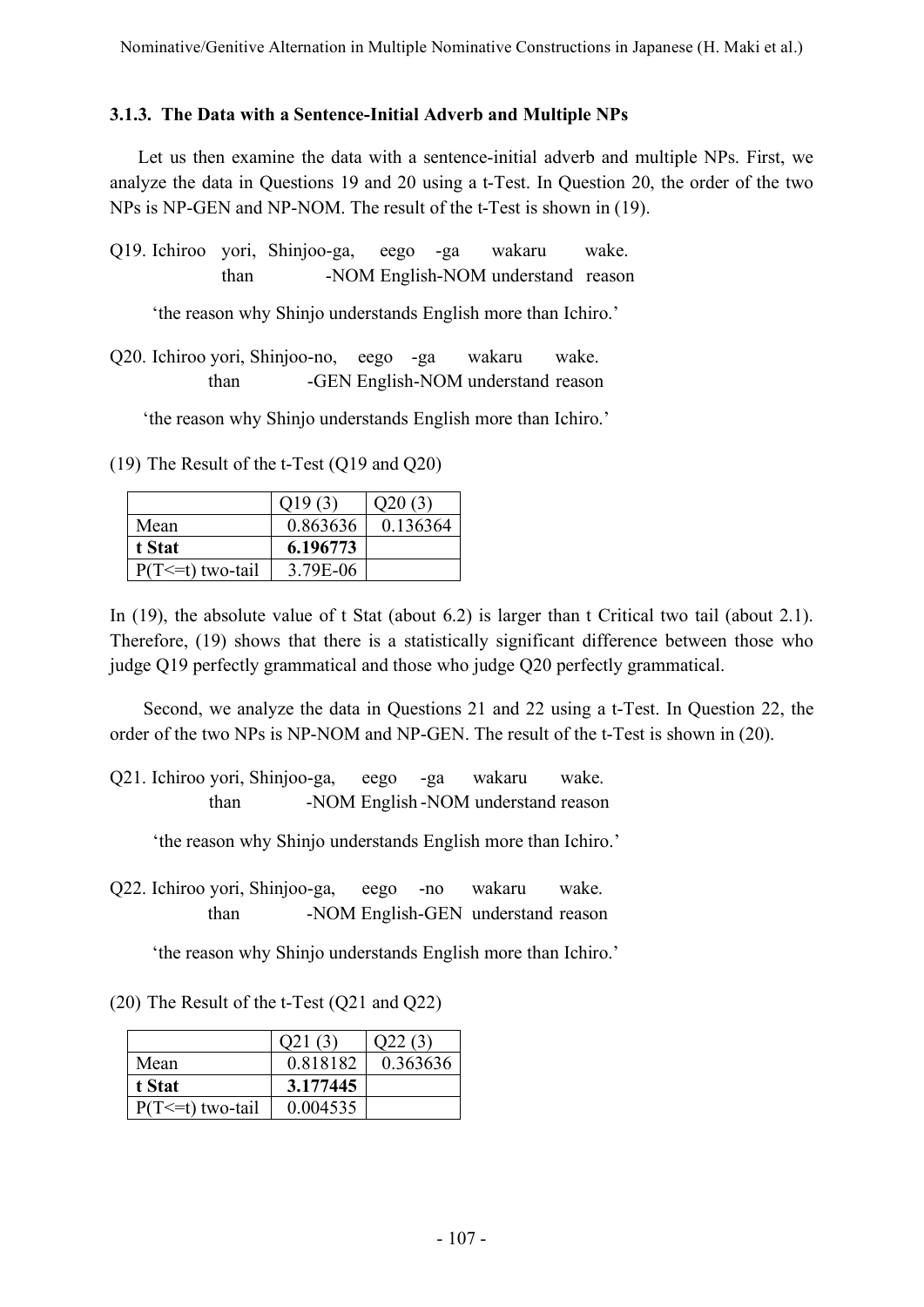In (20), the absolute value of t Stat (about 3.2) is larger than t Critical two tail (about 2.1). Therefore, (20) shows that there is a statistically significant difference between those who judge Q21 perfectly grammatical and those who judge Q22 perfectly grammatical.

Third, we analyze the data in Questions 23 and 24 using a t-Test. In Question 24, the order of the two NPs is NP-GEN and NP-GEN. The result of the t-Test is shown in (21).

Q23. Ichiroo yori, Shinjoo-ga, eego -ga wakaru wake. than -NOM English -NOM understand reason

'the reason why Shinjo understands English more than Ichiro.'

Q24. Ichiroo yori, Shinjoo-no, eego -no wakaru wake. than -GEN English-GEN understand reason

'the reason why Shinjo understands English more than Ichiro.'

(21) The Result of the t-Test (Q23 and Q24)

|                       | Q23(3)   | O <sub>24</sub> (3) |
|-----------------------|----------|---------------------|
| Mean                  | 0.863636 | 0.409091            |
| t Stat                | 3.177445 |                     |
| $P(T \le t)$ two-tail | 0.004535 |                     |

In (21), the absolute value of t Stat (about 3.2) is larger than t Critical two tail (about 2.1). Therefore, (21) shows that there is a statistically significant difference between those who judge Q23 perfectly grammatical and those who judge Q24 perfectly grammatical.

Let us then examine the examples with the other stative predicate *sukina* 'to like.' First, we analyze the data in Questions 25 and 26 using a t-Test. In Question 26, the order of the two NPs is NP-GEN and NP-NOM. The result of the t-Test is shown in (22).

Q25. Shinjoo yori, Ichiroo-ga, yakyuu -ga sukina wake. than -NOM baseball -NOM like reason

'the reason why Ichiro likes baseball more than Shinjo.'

Q26. Shinjoo yori, Ichiroo-no, yakyuu -ga sukina wake. than -GEN baseball-NOM like reason

'the reason why Ichiro likes baseball more than Shinjo.'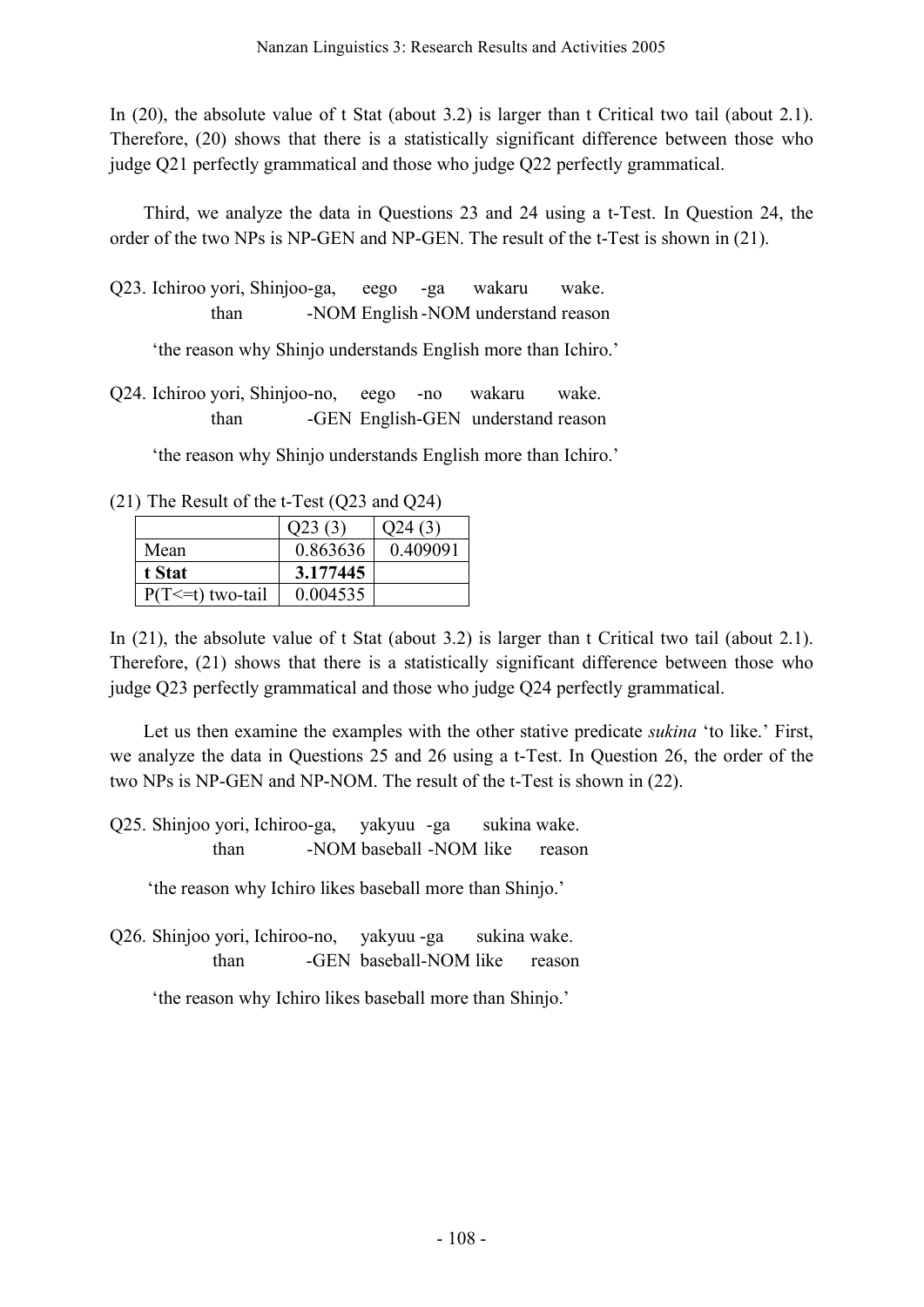|                       | Q25(3)   | Q26(3)   |
|-----------------------|----------|----------|
| Mean                  | 0.909091 | 0.136364 |
| t Stat                | 6.859046 |          |
| $P(T \le t)$ two-tail | 8 84E-07 |          |

(22) The Result of the t-Test (Q25 and Q26)

In (22), the absolute value of t Stat (about 6.9) is larger than t Critical two tail (about 2.1). Therefore, (22) shows that there is a statistically significant difference between those who judge Q25 perfectly grammatical and those who judge Q26 perfectly grammatical.

Second, we analyze the data in Questions 27 and 28 using a t-Test. In Question 28, the order of the two NPs is NP-NOM and NP-GEN. The result of the t-Test is shown in (23).

Q27. Shinjoo yori, Ichiroo-ga, yakyuu -ga sukina wake. than -NOM baseball -NOM like reason

'the reason why Ichiro likes baseball more than Shinjo.'

Q28. Shinjoo yori, Ichiroo-ga, yakyuu -no sukina wake. than -NOM baseball-GEN like reason

'the reason why Ichiro likes baseball more than Shinjo.'

(23) The Result of the t-Test (Q27 and Q28)

|                       |          | O28(3)   |
|-----------------------|----------|----------|
| Mean                  | 0.863636 | 0.363636 |
| t Stat                | 3.924283 |          |
| $P(T \le t)$ two-tail | 0.000778 |          |

In (23), the absolute value of t Stat (about 3.9) is larger than t Critical two tail (about 2.1). Therefore, (23) shows that there is a statistically significant difference between those who judge Q27 perfectly grammatical and those who judge Q28 perfectly grammatical.

Third, we analyze the data in Questions 29 and 30 using a t-Test. In Question 30, the order of the two NPs is NP-GEN and NP-GEN. The result of the t-Test is shown in (24).

Q29. Shinjoo yori, Ichiroo-ga, yakyuu -ga sukina wake. than -NOM baseball -NOM like reason

'the reason why Ichiro likes baseball more than Shinjo.'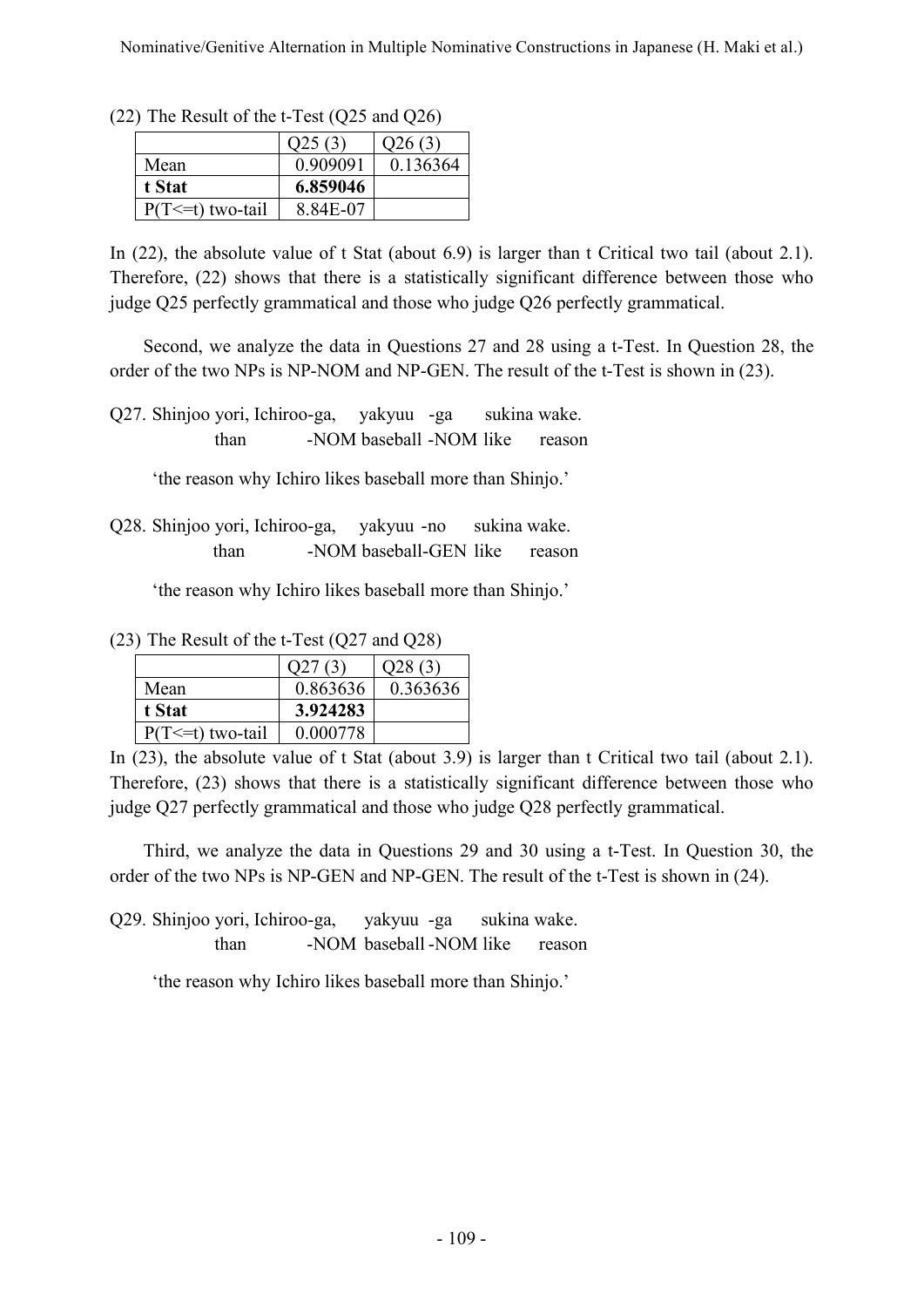Q30. Shinjoo yori, Ichiroo-no, yakyuu -no sukina wake. than -GEN baseball -GEN like reason

'the reason why Ichiro likes baseball more than Shinjo.'

(24) The Result of the t-Test (Q29 and Q30)

|                       | O <sub>29</sub> (3) | Q30(3)   |
|-----------------------|---------------------|----------|
| Mean                  | 0.863636            | 0.272727 |
| t Stat                | 4.695048            |          |
| $P(T \le t)$ two-tail | 0.000124            |          |

In (24), the absolute value of t Stat (about 4.7) is larger than t Critical two tail (about 2.1). Therefore, (24) shows that there is a statistically significant difference between those who judge Q29 perfectly grammatical and those who judge Q30 perfectly grammatical.

### **3.2. The Data Marked 1 (Totally Ungrammatical)**

In this subsection, we examine the same examples from a different perspective. To be precise, we examine the data that were marked 1 (totally ungrammatical), to see if there is a statistically significant difference between the two examples in each minimal pair.

### **3.2.1. The Bottom Line Data**

First, we analyze the data in Questions 3 and 4 using a t-Test. The result of the t-Test is shown in  $(25)$ .

Q3. Yuki -ga futta hi. snow-NOM fell day

'the day it snowed.'

Q4. Yuki-no futta hi. snow-GEN fell day

'the day it snowed.'

(25) The Result of the t-Test (Q3 and Q4)

| Mean                  |         |  |
|-----------------------|---------|--|
| t Stat                | #DIV/0! |  |
| $P(T \le t)$ two-tail | #DIV/0! |  |

In (25), the absolute value of t Stat (#DIV/0!) is not determined, as there were no informants who marked Q3 and Q4 1 (totally ungrammatical). This indicates that there is not a statistically significant difference between those who judge Q3 totally ungrammatical and those who judge Q4 totally ungrammatical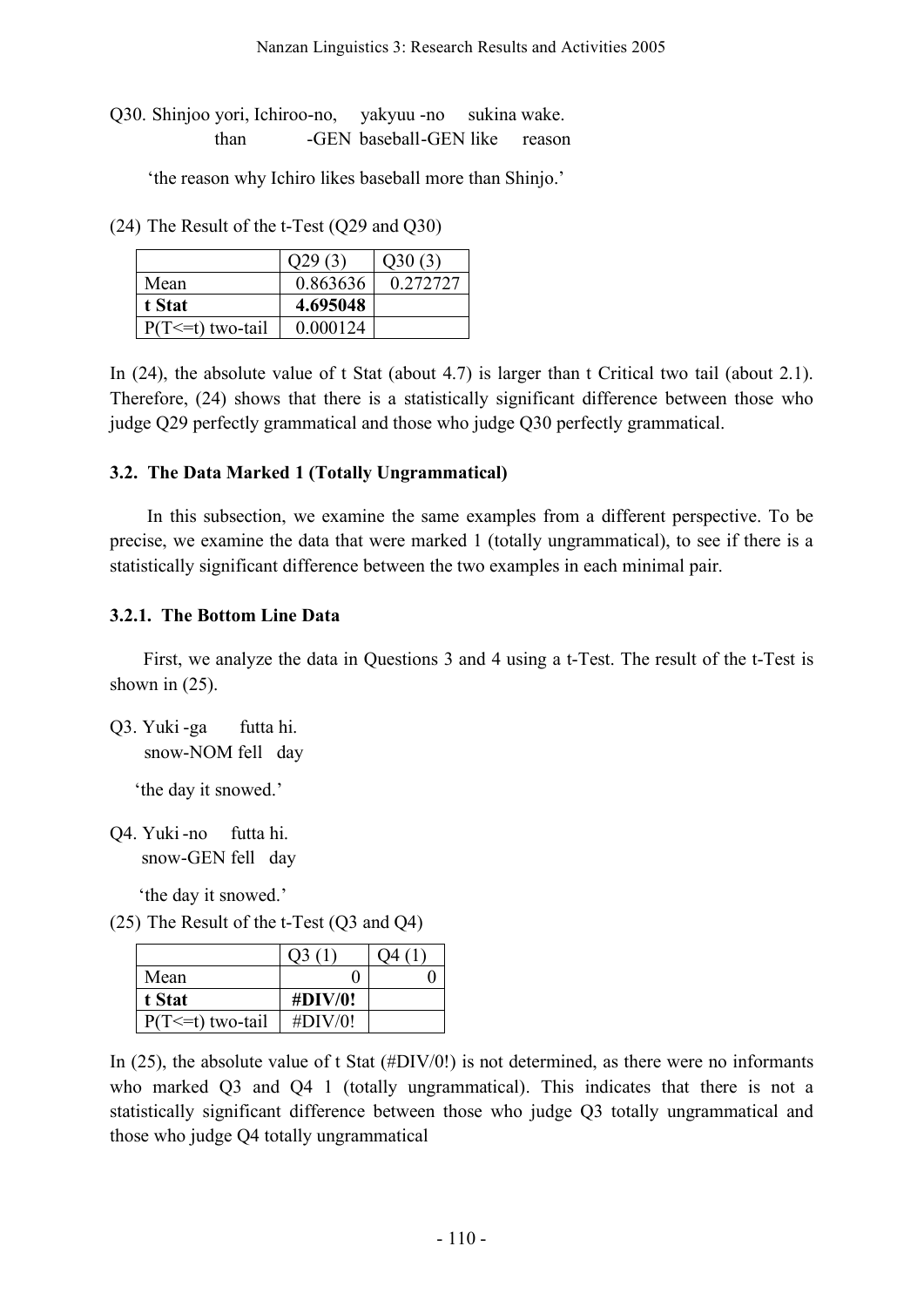Second, we analyze the data in Questions 5 and 6 using a t-Test. The result of the t-Test is shown in (26).

Q5. Jikan-ga aru hito -wa, kite kudasai. time -NOM have person-Top come please

'Those who have time, please come.'

Q6. Jikan-no aru hito -wa, kite kudasai. time -GEN have person-Top come please

'Those who have time, please come.'

(26) The Result of the t-Test (Q5 and Q6)

|                       |             | Ο6 |
|-----------------------|-------------|----|
| Mean                  |             |    |
| t Stat                | $\#$ DIV/0! |    |
| $P(T \le t)$ two-tail | #DIV/0!     |    |

Just as in (25), in (26), the absolute value of t Stat (#DIV/0!) is not determined, as there were no informants who marked Q5 and Q6 1 (totally ungrammatical). Therefore, there is not a statistically significant difference between those who judge Q5 totally ungrammatical and those who judge Q6 totally ungrammatical.

# **3.2.2. The Data with Multiple NPs**

Let us then examine the data with multiple NPs. First, we analyze the data in Questions 7 and 8 using a t-Test. In Question 8, the order of the two NPs is NP-NOM and NP-GEN. The result of the t-Test is shown in (29).

Q7. Shinjoo-ga, eego -ga wakaru wake. -NOM English-NOM understand reason

'the reason why Shinjo understands English.'

Q8. Shinjoo-no, eego -ga wakaru wake. -GEN English -NOM understand reason

'the reason why Shinjo understands English.'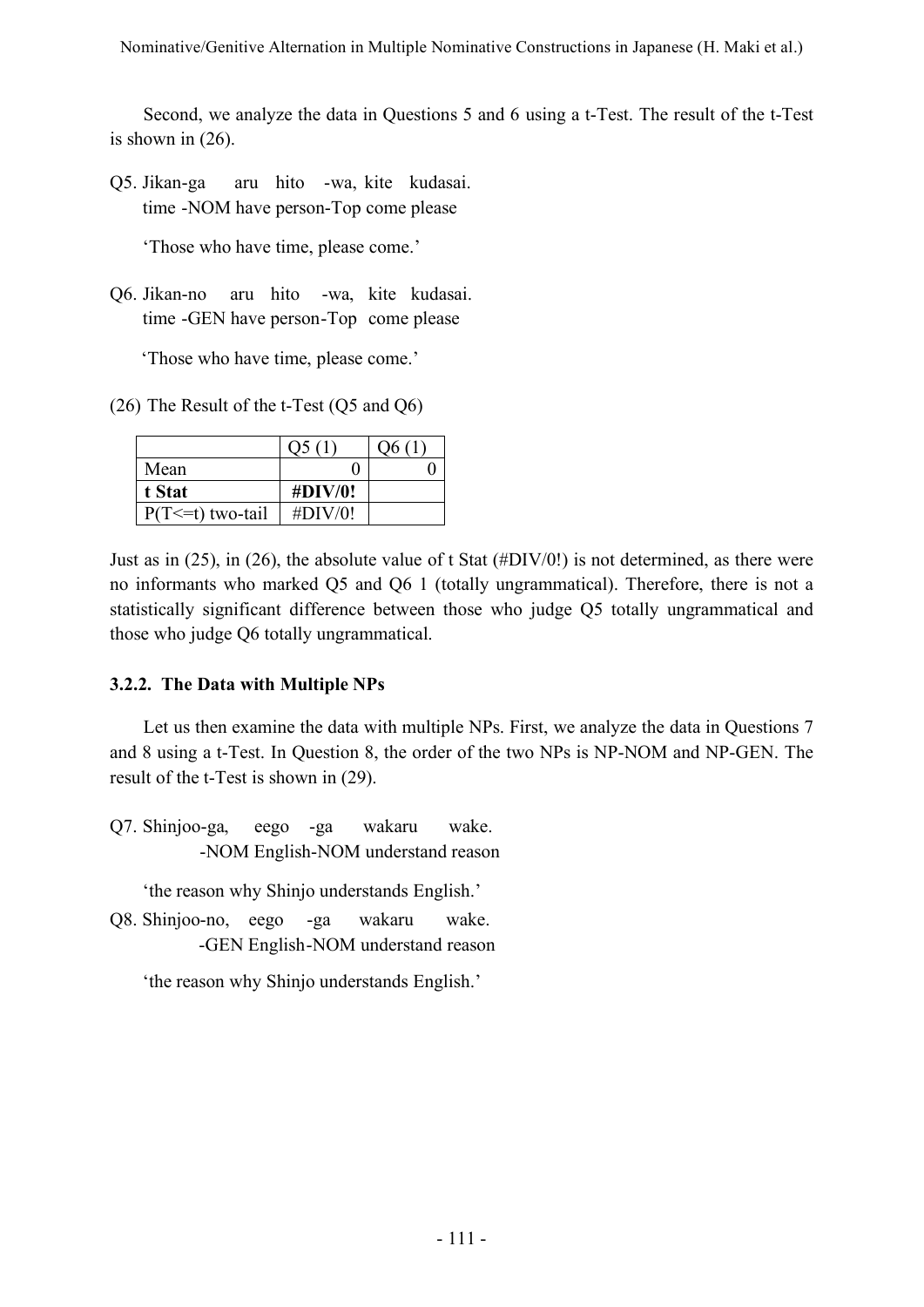(27) The Result of the t-Test (Q7 and Q8)

| Mean                  |            | 0.272.72.7 |
|-----------------------|------------|------------|
| t Stat                | $-2.80624$ |            |
| $P(T \le t)$ two-tail | 0.01058    |            |

In (27), the absolute value of t Stat (about 2.8) is larger than t Critical two tail (about 2.1). Therefore, there is a statistically significant difference between those who judge Q7 totally ungrammatical and those who judge Q8 totally ungrammatical.

Second, we analyze the data in Questions 9 and 10 using a t-Test. In Question 10, the order of the two NPs is NP-NOM and NP-GEN. The result of the t-Test is shown in (28).

Q9. Shinjoo-ga, eego -ga wakaru wake. -NOM English-NOM understand reason

'the reason why Shinjo understands English.'

Q10. Shinjoo-ga, eego -no wakaru wake. -NOM English-GEN understand reason

'the reason why Shinjo understands English.'

(28) The Result of the t-Test (Q9 and Q10)

| Mean                  |            | 0.2272.73 |
|-----------------------|------------|-----------|
| t Stat                | $-2.48525$ |           |
| $P(T \le t)$ two-tail | 0.02145    |           |

In (28), the absolute value of t Stat (about 2.5) is larger than t Critical two tail (about 2.1). Therefore, there is a statistically significant difference between those who judge Q9 totally ungrammatical and those who judge Q10 totally ungrammatical.

Third, we analyze the data in Questions 11 and 12 using a t-Test. In Question 12, the order of the two NPs is NP-GEN and NP-GEN. The result of the t-Test is shown in (29).

Q11. Shinjoo-ga, eego -ga wakaru wake. -NOM English-NOM understand reason

'the reason why Shinjo understands English.'

Q12. Shinjoo-no, eego -no wakaru wake. -GEN English-GEN understand reason

'the reason why Shinjo understands English.'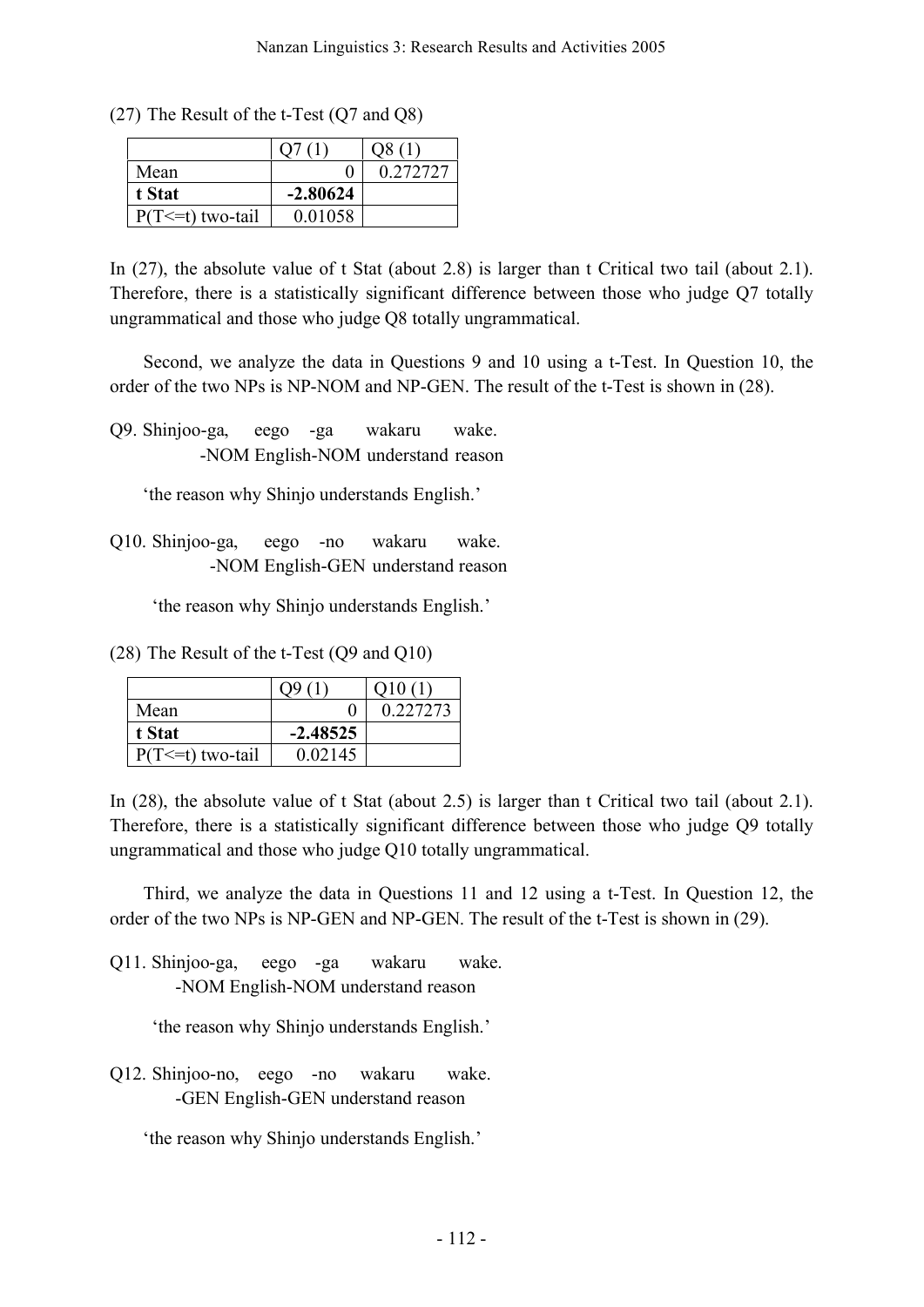|                       |            | (12(1)   |
|-----------------------|------------|----------|
| Mean                  |            | 0.090909 |
| t Stat                | $-1.44914$ |          |
| $P(T \le t)$ two-tail | 0.162069   |          |

(29) The Result of the t-Test (Q11 and Q12)

In (29), the absolute value of t Stat (about 1.4) is not larger than t Critical two tail (about 2.1). Therefore, there is not a statistically significant difference between those who judge Q11 totally ungrammatical and those who judge Q12 totally ungrammatical. Given the guideline for the grammaticality of the examples under examination, this result indicates that Q12 is not "not grammatical." We will come back to this point later.

Let us then examine the examples with the other stative predicate *sukina* 'to like.' First, we analyze the data in Questions 13 and 14 using a t-Test. In Question 14, the order of the two NPs is NP-GEN and NP-NOM. The result of the t-Test is shown in (30).

Q13. Ichiroo-ga, yakyuu -ga sukina wake. -NOM baseball-NOM like reason

'the reason why Ichiro likes baseball.'

Q14. Ichiroo-no, yakyuu -ga sukina wake. -GEN baseball -NOM like reason

'the reason why Ichiro likes baseball.'

(30) The Result of the t-Test (Q13 and Q14)

| Mean                  |            | 0.090909 |
|-----------------------|------------|----------|
| t Stat                | $-1.44914$ |          |
| $P(T \le t)$ two-tail | 0 162069   |          |

In (30), again, the absolute value of t Stat (about 1.4) is not larger than t Critical two tail (about 2.1). Therefore, there is not a statistically significant difference between those who judge Q13 totally ungrammatical and those who judge Q14 totally ungrammatical. Given the guideline for the grammaticality of the examples under examination, this result indicates that Q14 is not "not grammatical." We will come back to this point later.

Second, we analyze the data in Questions 15 and 16 using a t-Test. In Question 16, the order of the two NPs is NP-NOM and NP-GEN. The result of the t-Test is shown in (31).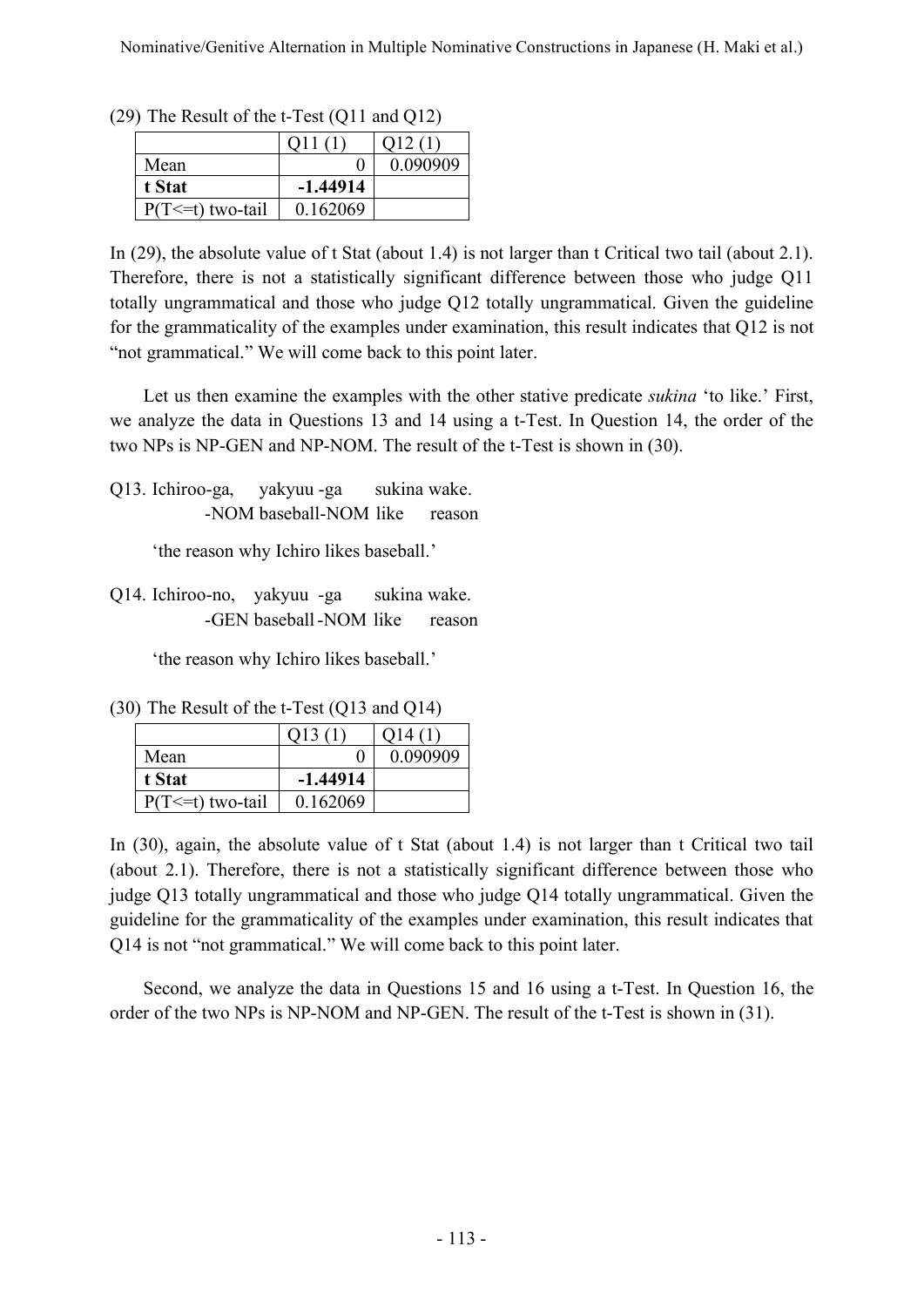Q15. Ichiroo-ga, yakyuu -ga sukina wake. -NOM baseball-NOM like reason

'the reason why Ichiro likes baseball.'

Q16. Ichiroo-ga, yakyuu -no sukina wake. -NOM baseball-GEN like reason

'the reason why Ichiro likes baseball.'

(31) The Result of the t-Test (Q15 and Q16)

|                       | 015(1)      | O16(1)   |
|-----------------------|-------------|----------|
| Mean                  |             | 0.227273 |
| t Stat                | $-2.48525$  |          |
| $P(T \le t)$ two-tail | 0 0 2 1 4 5 |          |

In (31), the absolute value of t Stat (about 2.5) is larger than t Critical two tail (about 2.1). Therefore, there is a statistically significant difference between those who judge Q15 totally ungrammatical and those who judge Q16 totally ungrammatical.

Third, we analyze the data in Questions 17 and 18 using a t-Test. In Question 18, the order of the two NPs is NP-GEN and NP-GEN. The result of the t-Test is shown in (32).

Q17. Ichiroo-ga, yakyuu -ga sukina wake. -NOM baseball-NOM like reason

'the reason why Ichiro likes baseball.'

Q18. Ichiroo-no, yakyuu -no sukina wake. -GEN baseball-GEN like reason

'the reason why Ichiro likes baseball.'

(32) The Result of the t-Test (Q17 and Q18)

| Mean                  |            | 0.181818 |
|-----------------------|------------|----------|
| t Stat                | $-2.16025$ |          |
| $P(T \le t)$ two-tail | 0.042463   |          |

In (32), the absolute value of t Stat (about 2.2) is larger than t Critical two tail (about 2.1). Therefore, there is a statistically significant difference between those who judge Q17 totally ungrammatical and those who judge Q18 totally ungrammatical.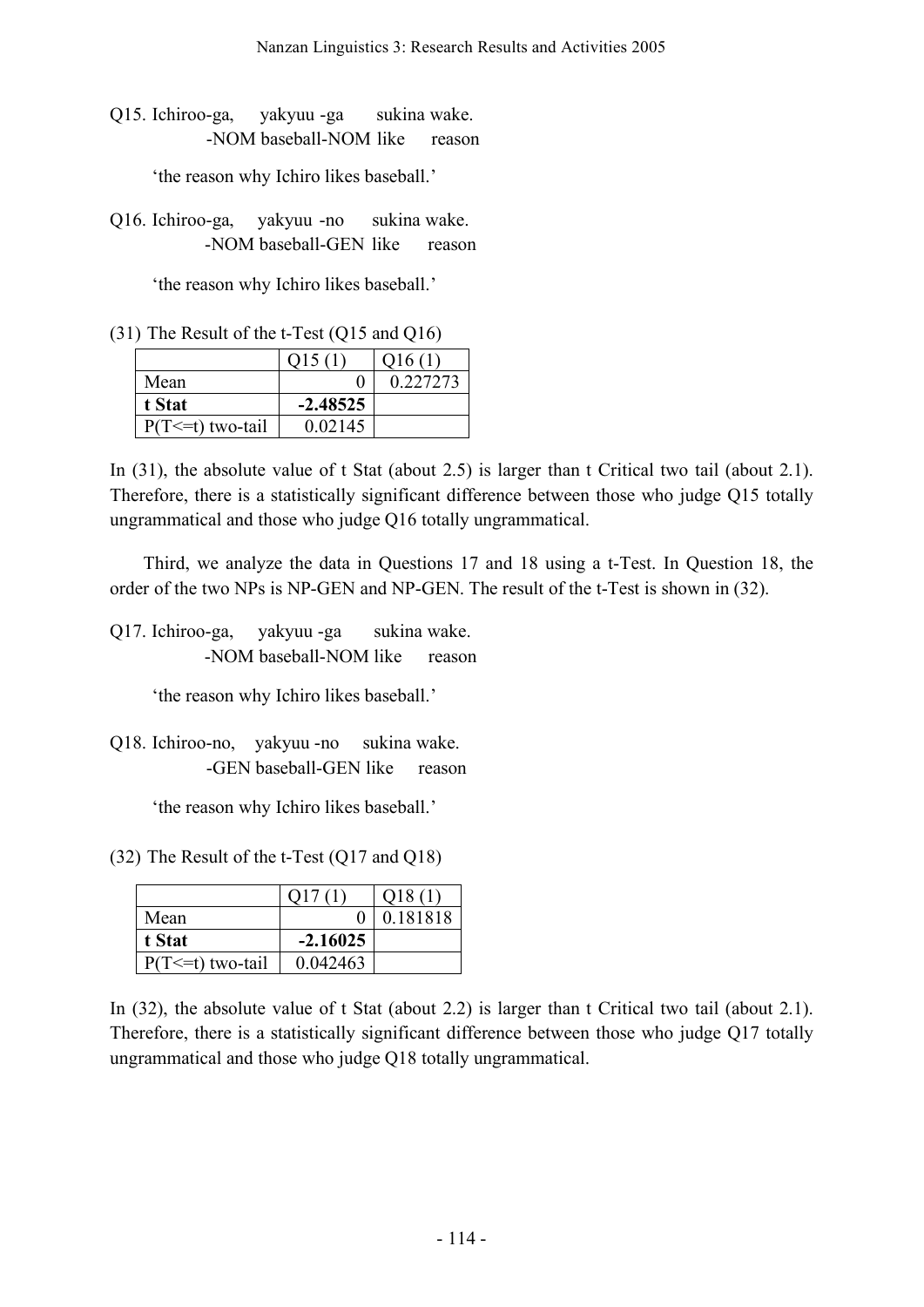## **3.2.3. The Data with a Sentence-Initial Adverb and Multiple NPs**

Let us finally examine the data with a sentence-initial adverb and multiple NPs. First, we analyze the data in Questions 19 and 20 using a t-Test. The result of the t-Test is shown in (33).

Q19. Ichiroo yori, Shinjoo-ga, eego -ga wakaru wake. than -NOM English -NOM understand reason

'the reason why Shinjo understands English more than Ichiro.'

Q20. Ichiroo yori, Shinjoo-no, eego -ga wakaru wake. than -GEN English-NOM understand reason

'the reason why Shinjo understands English more than Ichiro.'

(33)The Result of the t-Test (Q19 and Q20)

|                       | O <sub>19</sub> | Q20(1)   |
|-----------------------|-----------------|----------|
| Mean                  | $\mathcal{O}$   | 0.409091 |
| t Stat                | $-3.81293$      |          |
| $P(T \le t)$ two-tail | 0.001015        |          |

In (33), the absolute value of t Stat (about 3.9) is larger than t Critical two tail (about 2.1). Therefore, (33) shows that there is a statistically significant difference between those who judge Q19 totally ungrammatical and those who judge Q20 totally ungrammatical.

Second, we analyze the data in Questions 21 and 22 using a t-Test. In Question 22, the order of the two NPs is NP-NOM and NP-GEN. The result of the t-Test is shown in (34).

Q21. Ichiroo yori, Shinjoo-ga, eego -ga wakaru wake. than -NOM English -NOM understand reason

'the reason why Shinjo understands English more than Ichiro.'

Q22. Ichiroo yori, Shinjoo-ga, eego -no wakaru wake. than -NOM English-GEN understand reason

'the reason why Shinjo understands English more than Ichiro.'

(34) The Result of the t-Test (Q21 and Q22)

| Mean                  | 0        | 0.136364 |
|-----------------------|----------|----------|
| t Stat                | -1.82093 |          |
| $P(T \le t)$ two-tail | 0.082898 |          |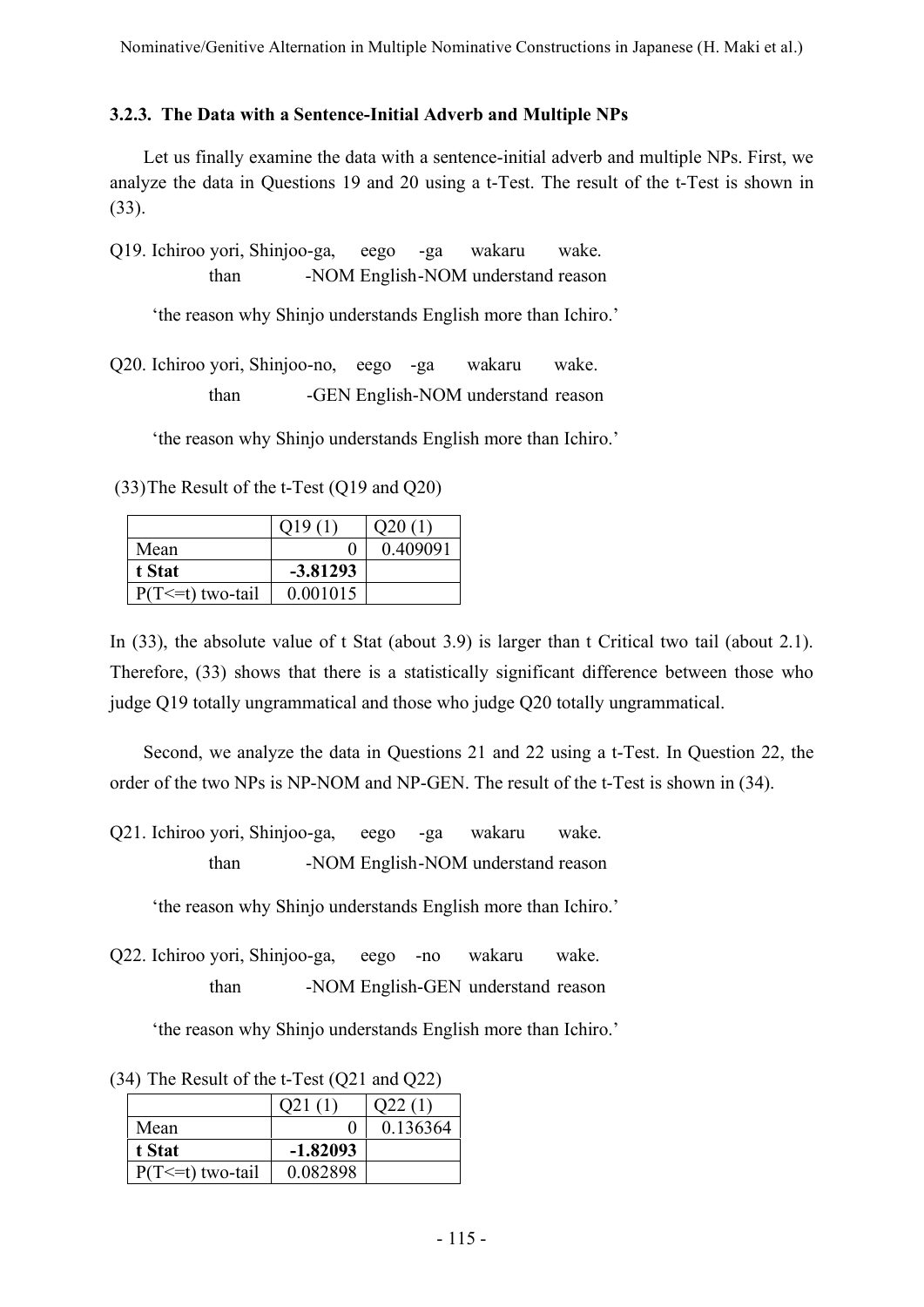In (34), the absolute value of t Stat (about 1.8) is not larger than t Critical two tail (about 2.1). Therefore, (34) shows that there is not a statistically significant difference between those who judge Q21 totally ungrammatical and those who judge Q22 totally ungrammatical. Given the guideline for the grammaticality of the examples under examination, this result indicates that Q22 is not "not grammatical." We will come back to this point later.

Third, we analyze the data in Questions 23 and 24 using a t-Test. In Question 24, the order of the two NPs is NP-GEN and NP-GEN. The result of the t-Test is shown in (35).

Q23. Ichiroo yori, Shinjoo-ga, eego -ga wakaru wake. than -NOM English -NOM understand reason

'the reason why Shinjo understands English more than Ichiro.'

Q24. Ichiroo yori, Shinjoo-no, eego -no wakaru wake. than -GEN English-GEN understand reason

'the reason why Shinjo understands English more than Ichiro.'

(35) The Result of the t-Test (Q23 and Q24)

|                       | Q23(1)     | O24(1)   |
|-----------------------|------------|----------|
| Mean                  | 0          | 0.409091 |
| t Stat                | $-3.81293$ |          |
| $P(T \le t)$ two-tail | 0.001015   |          |

In (35), the absolute value of t Stat (about 3.8) is larger than t Critical two tail (about 2.1). Therefore, (35) shows that there is a statistically significant difference between those who judge Q23 totally ungrammatical and those who judge Q24 totally ungrammatical.

Let us then examine the examples with the other stative predicate *sukina* 'to like.' First, we analyze the data in Questions 25 and 26 using a t-Test. In Question 26, the order of the two NPs is NP-GEN and NP-NOM. The result of the t-Test is shown in (36).

Q25. Shinjoo yori, Ichiroo-ga, yakyuu -ga sukina wake. than -NOM baseball -NOM like reason

'the reason why Ichiro likes baseball more than Shinjo.'

Q26. Shinjoo yori, Ichiroo-no, yakyuu -ga sukina wake. than -GEN baseball -NOM like reason

'the reason why Ichiro likes baseball more than Shinjo.'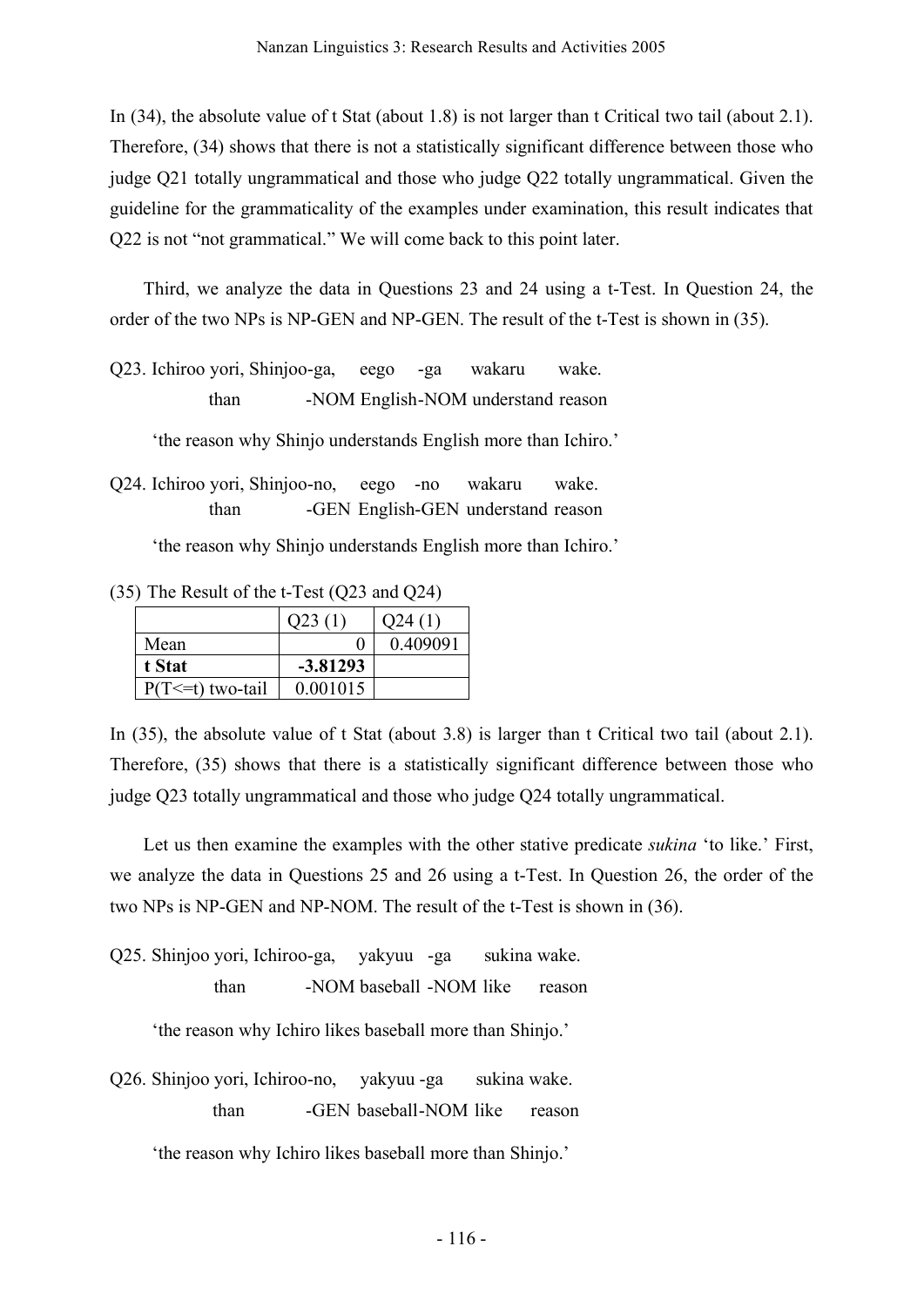|                       | O <sub>25</sub> (1 | 026 (1)  |
|-----------------------|--------------------|----------|
| Mean                  |                    | 0.363636 |
| t Stat                | $-3.4641$          |          |
| $P(T \le t)$ two-tail | 0.002321           |          |

(36) The Result of the t-Test (Q25 and Q26)

In (36), the absolute value of t Stat (about 3.5) is larger than t Critical two tail (about 2.1). Therefore, there is a statistically significant difference between those who judge Q25 totally ungrammatical and those who judge Q26 totally ungrammatical.

Second, we analyze the data in Questions 27 and 28 using a t-Test. In Question 28, the order of the two NPs is NP-NOM and NP-GEN. The result of the t-Test is shown in (37).

Q27. Shinjoo yori, Ichiroo-ga, yakyuu -ga sukina wake. than -NOM baseball -NOM like reason

'the reason why Ichiro likes baseball more than Shinjo.'

Q28. Shinjoo yori, Ichiroo-ga, yakyuu -no sukina wake. than -NOM baseball-GEN like reason

'the reason why Ichiro likes baseball more than Shinjo.'

(37) The Result of the t-Test (Q27 and Q28)

| Mean                  |           | 0.363636 |
|-----------------------|-----------|----------|
| t Stat                | $-3.4641$ |          |
| $P(T \le t)$ two-tail | 0.002321  |          |

In (37), the absolute value of t Stat (about 3.5) is larger than t Critical two tail (about 2.1). Therefore, there is a statistically significant difference between those who judge Q27 totally ungrammatical and those who judge Q28 totally ungrammatical.

Third, and finally, we analyze the data in Questions 29 and 30 using a t-Test. In Question 30, the order of the two NPs is NP-GEN and NP-GEN. The result of the t-Test is shown in (38).

Q29. Shinjoo yori, Ichiroo-ga, yakyuu -ga sukina wake. than -NOM baseball -NOM like reason

'the reason why Ichiro likes baseball more than Shinjo.'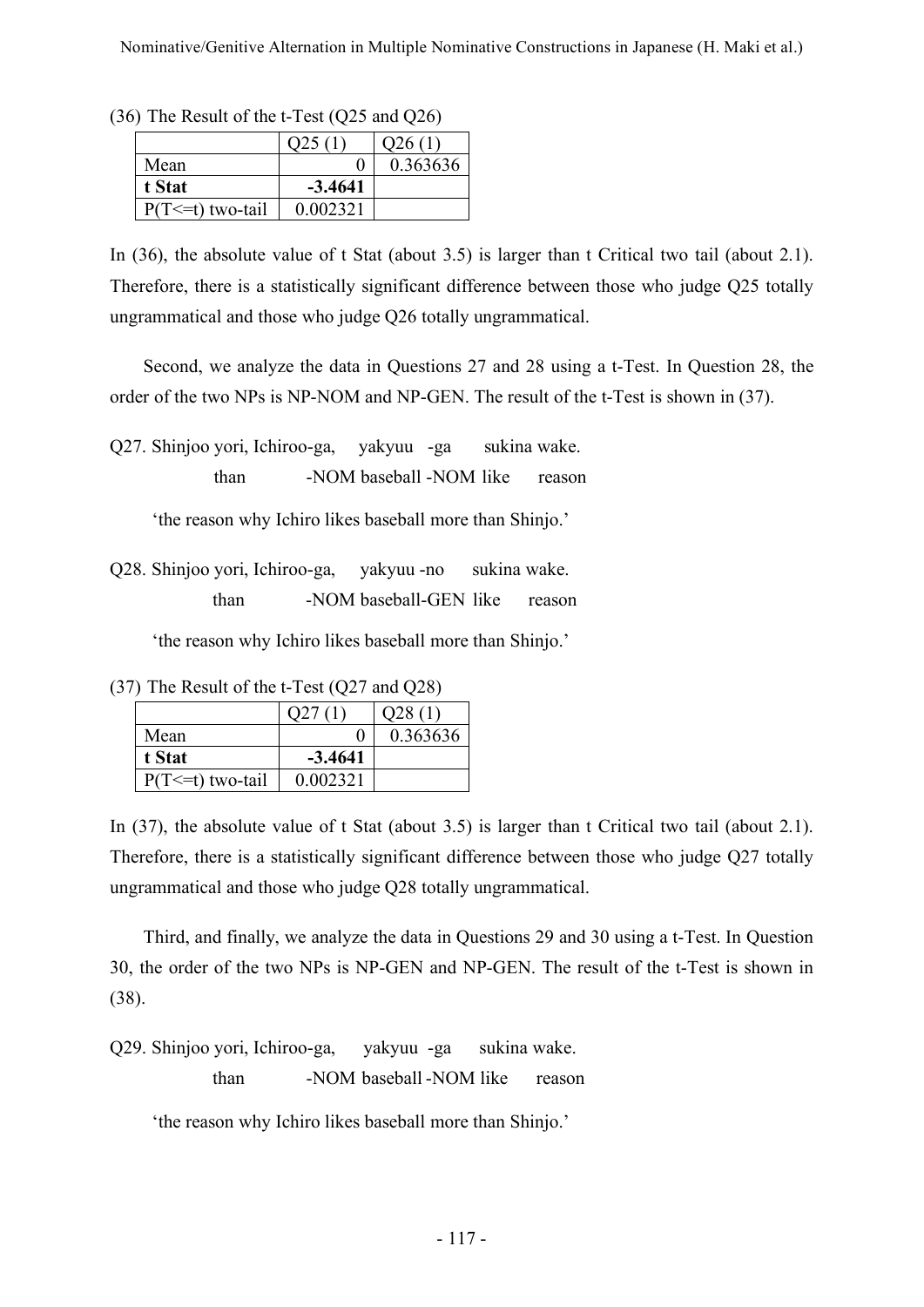Q30. Shinjoo yori, Ichiroo-no, yakyuu -no sukina wake. than -GEN baseball-GEN like reason

'the reason why Ichiro likes baseball more than Shinjo.'

(38) The Result of the t-Test (Q29 and Q30)

|                       |            | 030(1)   |
|-----------------------|------------|----------|
| Mean                  |            | 0.409091 |
| <b>T</b> Stat         | $-3.81293$ |          |
| $P(T \le t)$ two-tail | 0.001015   |          |

In (38), the absolute value of t Stat (about 3.8) is larger than t Critical two tail (about 2.1). Therefore, (38) shows that there is a statistically significant difference between those who judge Q29 totally ungrammatical and those who judge Q30 totally ungrammatical.

### **4. Results**

The results of the analysis are summarized below. First, as for the data marked 3, there was a statistically significant difference between those who judged Example X perfectly grammatical and those who judged Example Y that constitutes a minimal pair with Example X perfectly grammatical, except the bottom line data. Under the guideline for the grammaticality of the examples under examination, where Example X is considered to be "not grammatical," if there is a statistically significant difference between those who judge Example X perfectly grammatical/totally ungrammatical and those who judge Example Y that constitutes a minimal pair with Example X perfectly grammatical/totally ungrammatical, and less than 50% of the entire group of informants judge Example X perfectly grammatical, all the examples with a Genitive argument were considered "not grammatical," except the bottom line data, Q14, and Q18. The latter two are reproduced below.

Q14. Ichiroo-no, yakyuu -ga sukina wake. -GEN baseball -NOM like reason

'the reason why Ichiro likes baseball.'

Q18. Ichiroo-no, yakyuu -no sukina wake. -GEN baseball-GEN like reason

'the reason why Ichiro likes baseball.'

We will consider why this is so in the next section.

Second, as for the data marked 1, there was a statistically significant difference between those who judged Example X totally ungrammatical and those who judged Example Y that constitutes a minimal pair with Example X totally ungrammatical, except the bottom line data and the three minimal pairs reproduced below.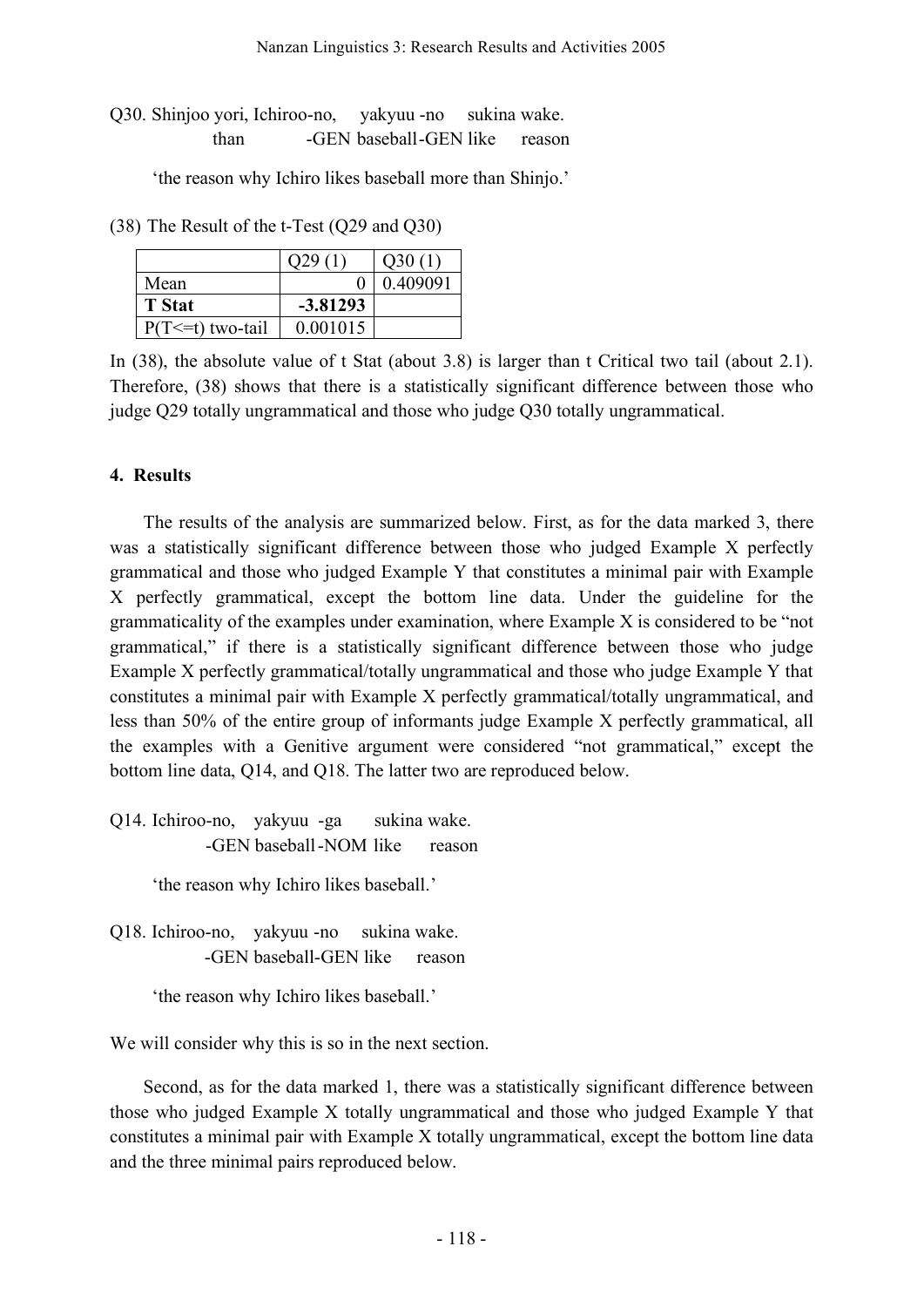Q11. Shinjoo-ga, eego -ga wakaru wake. -NOM English-NOM understand reason

'the reason why Shinjo understands English.'

Q12. Shinjoo-no, eego -no wakaru wake. -GEN English-GEN understand reason

'the reason why Shinjo understands English.'

Q13. Ichiroo-ga, yakyuu - ga sukina wake. -NOM baseball-NOM like reason

'the reason why Ichiro likes baseball.'

Q14. Ichiroo-no, yakyuu -ga sukina wake. -GEN baseball-NOM like reason

'the reason why Ichiro likes baseball.'

Q21. Ichiroo yori, Shinjoo-ga, eego -ga wakaru wake. than -NOM English-NOM understand reason

'the reason why Shinjo understands English more than Ichiro.'

Q22. Ichiroo yori, Shinjoo-ga, eego -no wakaru wake. than -NOM English-GEN understand reason

'the reason why Shinjo understands English more than Ichiro.'

Given the guideline for the grammaticality of the examples under examination, all the examples with a Genitive argument were considered "not grammatical," except the bottom line data, Q12, Q14, and Q22.

Therefore, among the examples with a Genitive argument, Q12, Q14, Q18, and Q22, along with the bottom line data, were not considered "not grammatical." We will consider what these facts suggest in the next section.

### **5. Discussion**

The most striking finding in this study is the fact that with the exception of Q12, Q14, and Q18, a Genitive argument cannot appear in multiple Nominative constructions shown in (8b).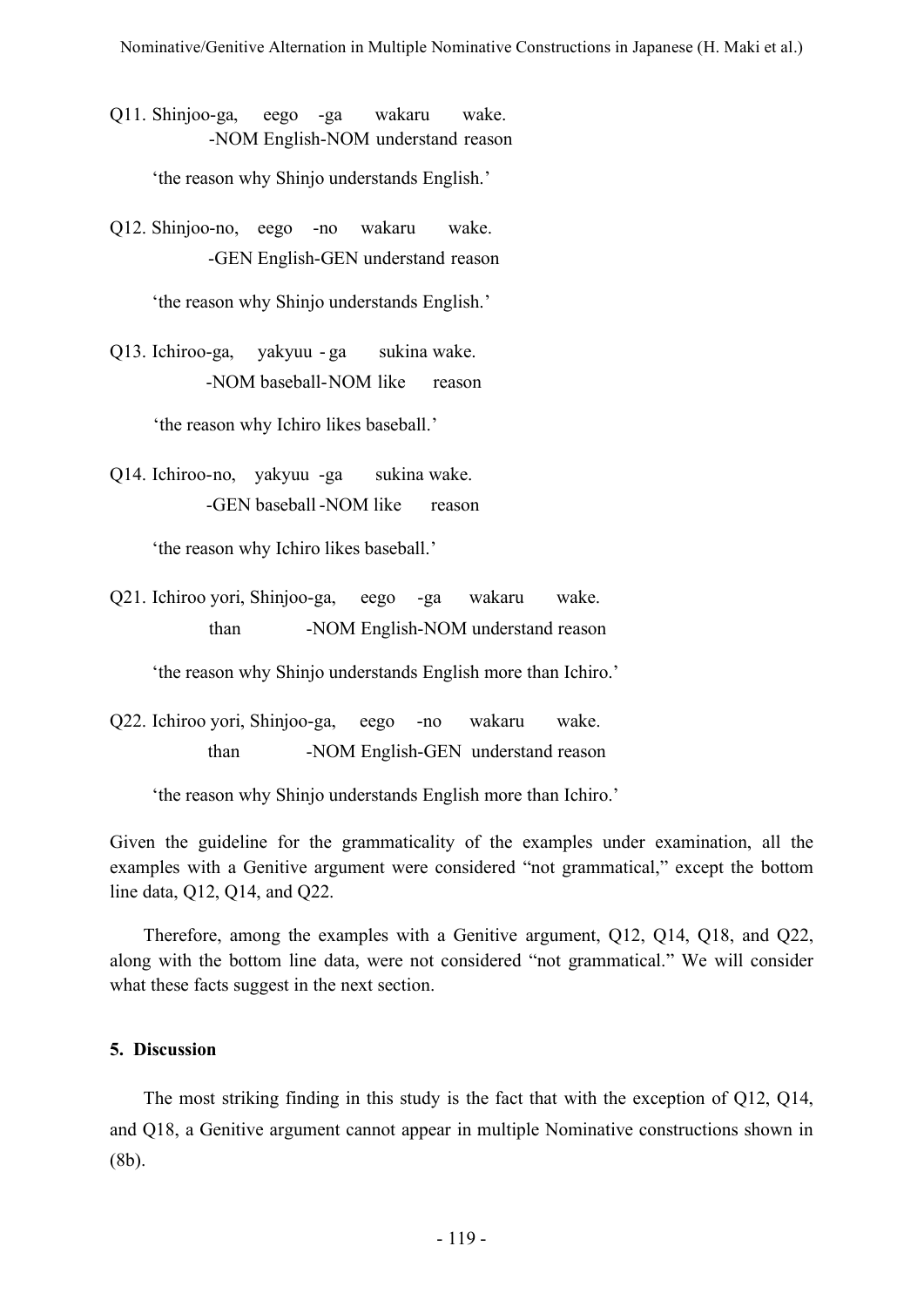- (8) a. [[NP predicate] N]
	- b. [[NP1 NP2 stative predicate] N]
	- c. [[adverb NP1 NP2 stative predicate] N]

Furthermore, occurrence of a Genitive argument is totally prohibited in (8c), where an adverb is placed in the sentence-initial position, with the exception of Q22. If a Genitive argument were licensed in situ by a nominal head in terms of Agree (Chomsky (2000)), it would be able to freely appear in (8c). The fact that this is not the case suggests that a Genitive argument cannot be licensed in situ within the sentential modifier.

Alternatively, one could argue that a Genitive argument in (8a-c) may move to the SPEC of D, which takes the NP. However, as Ochi (2001) argues, a relative clause is an adjunct, and movement of the Genitive argument into DP SPEC in overt syntax would lead to a violation of the Condition on Extraction Domain (CED) proposed by Huang (1982). Note that the hypothesis that a Genitive argument may move into DP SPEC (or the Genitive Case feature may move to D) in covert syntax (Miyagawa (1993)) would lead to overgeneration, under the assumption that a relative clause is transparent for covert movement (Huang (1982)).

Furthermore, in the structure in (8b), when the Genitive argument is not placed in the sentence-initial position, the example is considered to be "not grammatical." Compare Q14 and Q18 on one hand, and Q16 on the other.

Q14. Ichiroo-no, yakyuu -ga sukina wake. -GEN baseball-NOM like reason

'the reason why Ichiro likes baseball.'

Q18. Ichiroo-no, yakyuu -no sukina wake. -GEN baseball-GEN like reason

'the reason why Ichiro likes baseball.'

Q16. Ichiroo-ga, yakyuu -no sukina wake. -NOM baseball-GEN like reason

'the reason why Ichiro likes baseball.'

We saw that while 73% of the informants judged Q14 perfectly grammatical, and 55% of the informants judged Q18 perfectly grammatical, only 32% of the same informants judged Q16 perfectly grammatical.

Based on the above arguments, we suggest that a Genitive argument, if the sentence with it is grammatical, is base-generated in DP SPEC, functioning as a modifier of the noun, rather than as a subject of the sentential modifier, and there is a (covert) pronoun that refers to it in the prenominal sentential modifier, as shown in (39).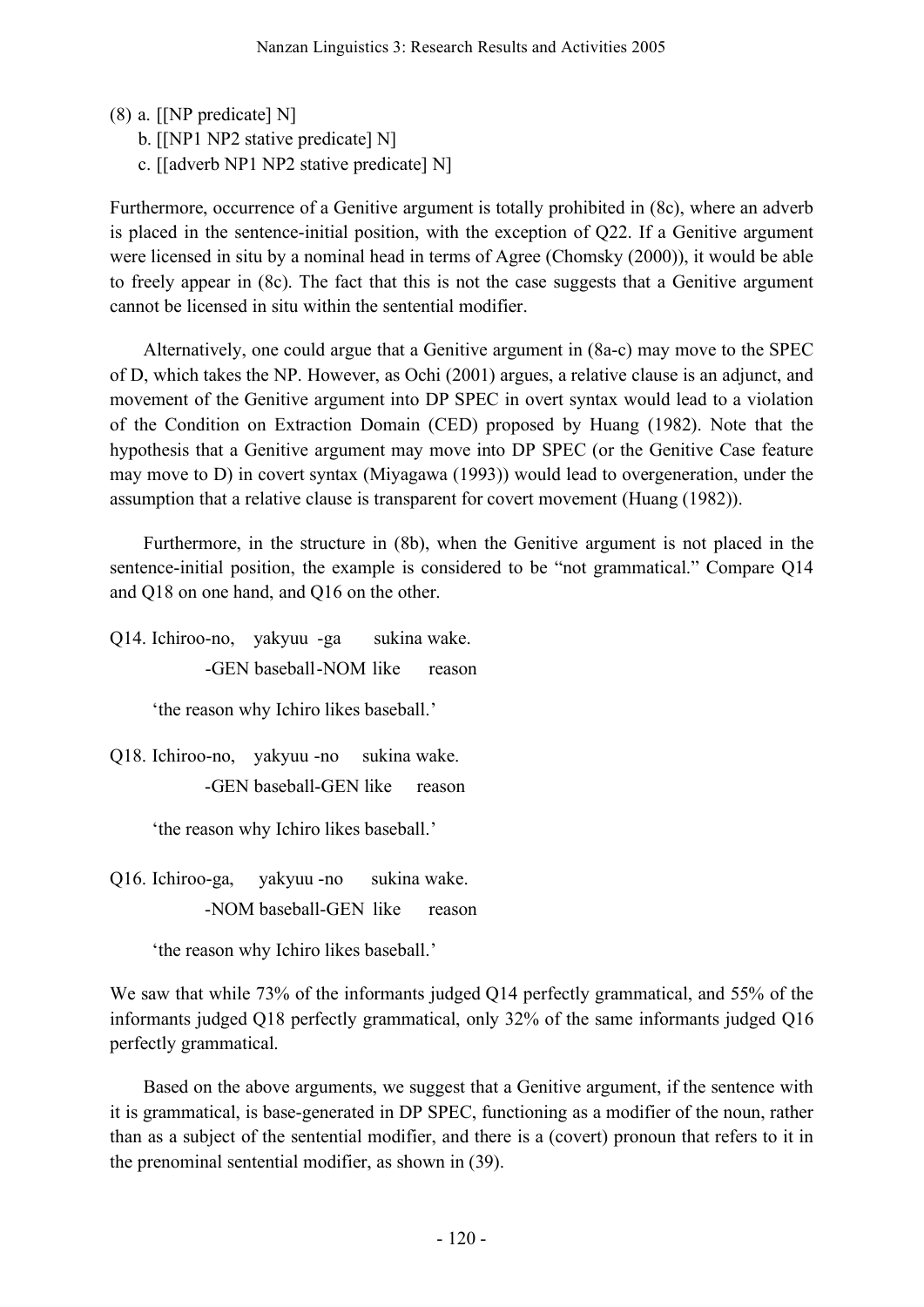(39) [DP NP-GEN<sub>i</sub>  $[[...pro,...]$  N] D]

The claim that NP-GEN functions as a modifier of the noun is supported by the fact that Q14, for instance, and (40) can have the same interpretation.

Q14. Ichiroo-no, yakyuu -ga sukina wake. -GEN baseball -NOM like reason

'the reason why Ichiro likes baseball.'

 $(40)$ Ichiroo<sub>i</sub>-nitsuite-no, yatsu<sub>i</sub>-ga /pro<sub>i</sub> yakyuu -ga sukina wake. -about -GEN he -NOM baseball -NOM like reason

'the reason, about Ichiro, why he likes baseball.'

In (40), the [NP-about-GEN] is in DP SPEC, and functions as a modifier of the noun. Given the fact that Q14 and (40) can have the same interpretation, it is plausible to hypothesize that in Q14, NP-GEN is in DP SPEC, functioning as a modifier of the noun.

The base-generation hypothesis, which was originally due to Bedell (1972), accounts for the fact that most of the examples containing the multiple Nominative construction are considered to be "not grammatical." This is because the Genitive argument is within the sentential modifier in the computation by the subjects, and thus, it is not licensed by D.

The base-generation hypothesis also accounts for the other fact that Q12, Q14, and Q18 are not considered to be "not grammatical." In Q12 and Q14, the Genitive argument is placed in the sentence-initial position, and in Q18, one Genitive argument, which is directly followed by another Genitive argument, is placed in the sentence-initial position. Therefore, it is possible for the Genitive argument(s) to be base-generated in DP SPEC in the computation by the subjects, which explains why Q12, Q14, and Q18 are not considered to be "not grammatical."

Finally, let us comment on Q22. The base-generation hypothesis would predict that Q22 is ungrammatical, because the Genitive argument, which is not placed in the sentence-initial position, cannot be base-generated at DP SPEC. However, there was not a statistically significant difference between those who judged Q21 totally ungrammatical and those who judged Q22 totally ungrammatical. With our present understanding, we cannot account for this fact. However, we know that there was a statistically significant difference between those who judged Q21 perfectly grammatical (82%) and those who judged Q22 perfectly grammatical (36%). In order to fully understand why there was not a statistically significant difference between those who judged Q21 totally ungrammatical and those who judged Q22 totally ungrammatical, it is necessary to collect more data. We will leave this for future research.